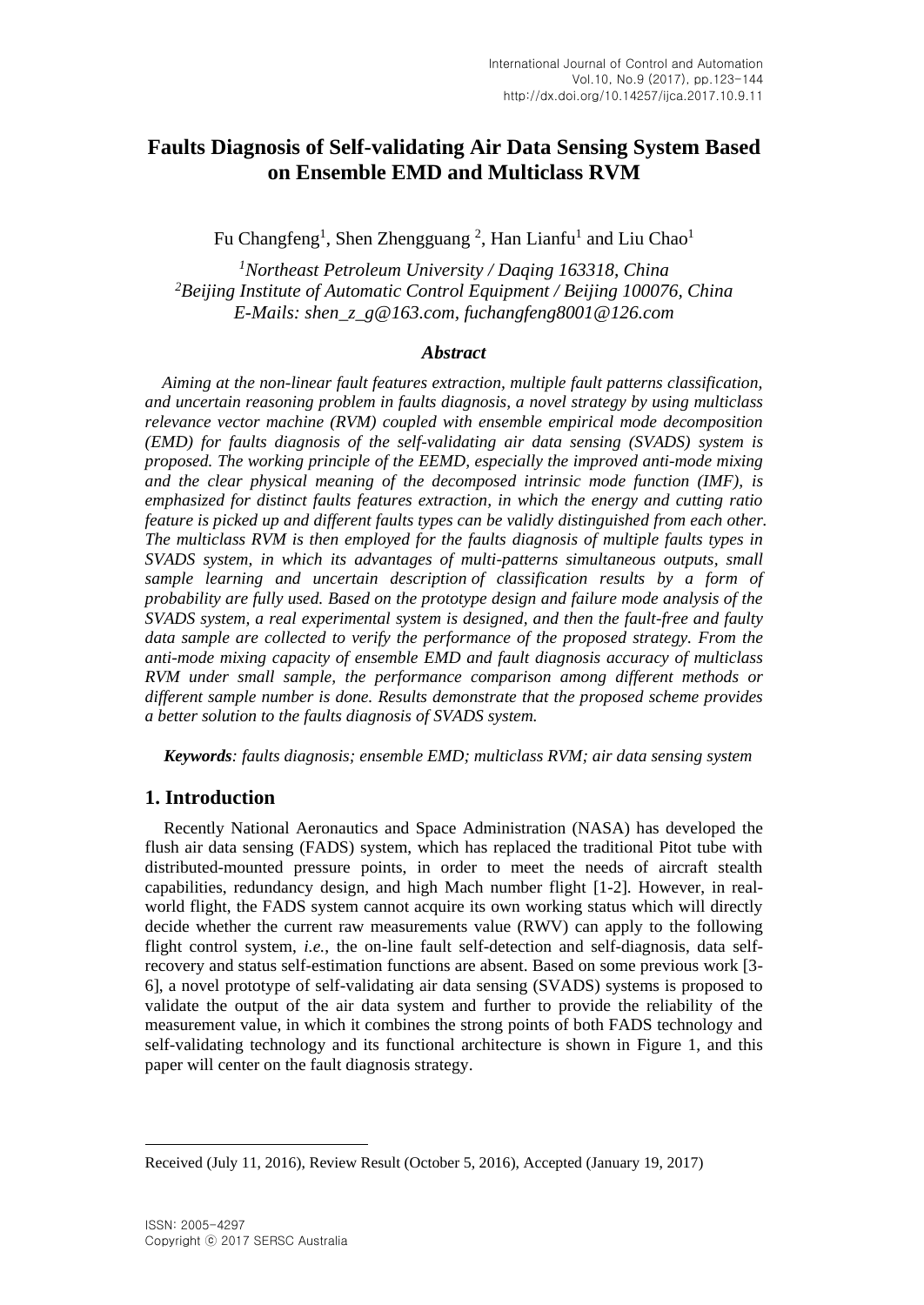

**Figure 1. Construction Models of SVADS System**

Once the computed flight parameters are invalid, it should give failure alarm and the key issue is how to judge measurement value unreliability with prompt solution, otherwise a serious flight disaster may be occurred when the wrong air data are used to the flying control system [7]. At this time, the incorrect measurements should be detected, identified and isolated to avoid its continuous propagation by using the previous faults self-detection methodology [8-9]. Further, some detailed faults information such as the type of faults is very needed, which can benefit the further device maintenance and can also be ready for latter data recovery under faults. Therefore, the faults diagnosis is the key part of SVADS system, in order to extract the faults features and implement faults patterns classification. However, the SVADS system has its own difficulties, and traditional methods cannot be directly applied. Firstly, the SVADS system concludes multiple pressure measuring channels, and each channel has complex faults modes such as the blockage of pressure ports, pipe pressure leak, faults of pressure sensors and faults of circuits; secondly, the faults feature of each mode is nonlinear, which the difficulty in faults feature extraction is bigger; thirdly, the mount of actual faults data is very little, and the small sample problem needs to be solved; lastly, the obtained fault information includes some uncertain extent and the classification results should be uncertain. Presently, some faults diagnosis algorithms have been proposed based on empirical mode decomposition (EMD) [10], neural networks [11], and relevance vector machine (RVM) [12]. Based on the adaptive decomposition of signals in frequency domain, EMD has applied to some feature exaction; however, its mode mixing problem is not suitable for nonlinear faults feature exaction of this paper. The neural networks can be used for the nonlinear problem, however, it needs a large amount of training samples data, and the uncertainty of classification results is absent. Although RVM can output some uncertainty of classification results, and process the small sample and non-linear problem, however, it only can output single fault pattern by establishing single model, and the implementation of multiple faults modes classification needs to be built multiple classifiers, which will increase the computational burden and affect the real-time performance of faults diagnosis. The essence of faults diagnosis is both the faults features extraction and the pattern classification, therefore, a better faults diagnosis model of SVADS system should be established for multiple faults patterns classification, good classification accuracy and little computational burdens under small sample and non-linear challenge, and reveal the uncertainty of classification results from the objective view of probability theory.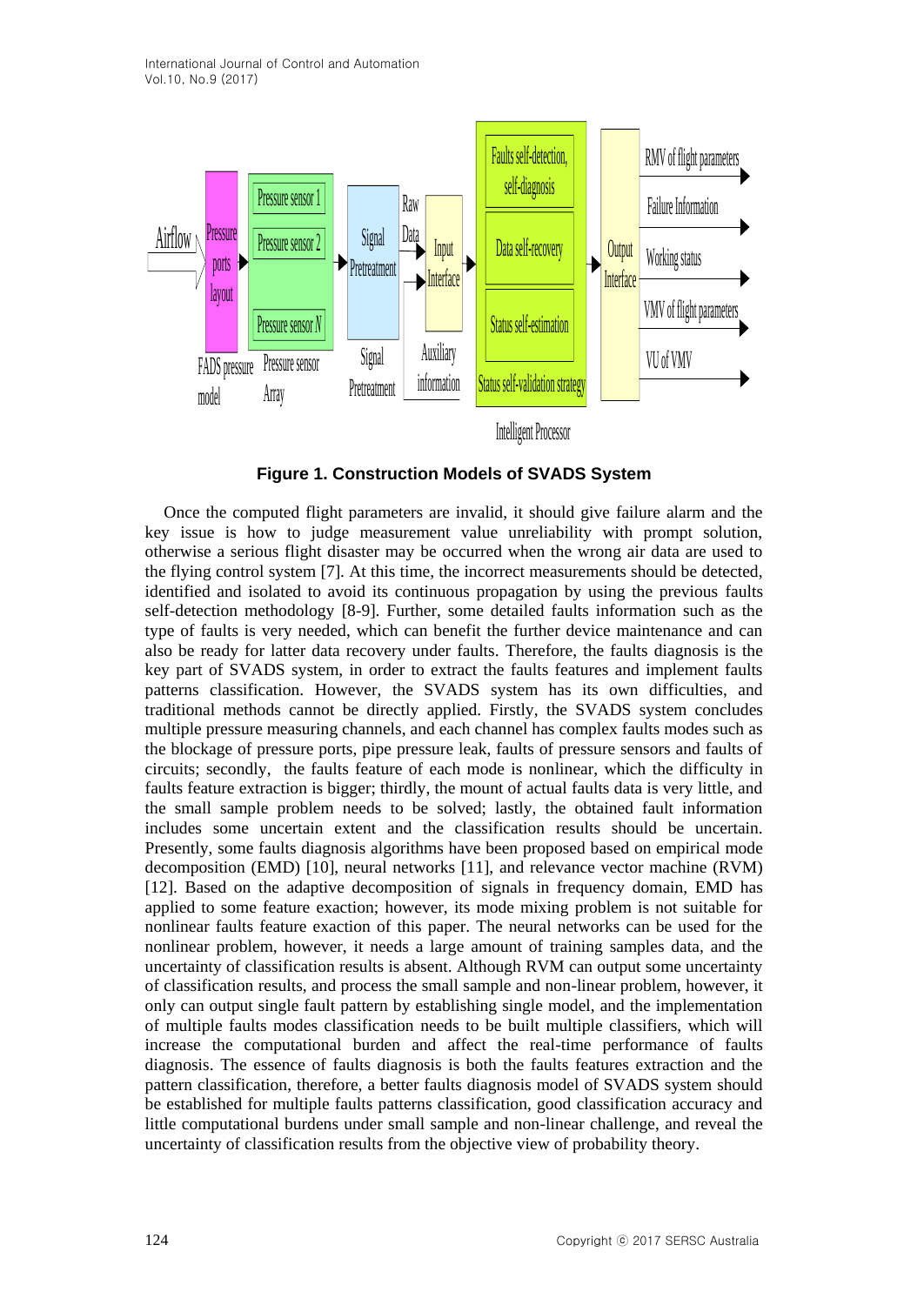Aiming at the above shortcomings of existing faults diagnosis methods, this paper proposes a sparse multiclass relevance vector machine (MCRVM) coupled with ensemble empirical mode decomposition (EMD) to implement the faults diagnosis of SVADS system, in which EEMD is very suitable to extract the non-linear faults features based on its adaptive signal decomposition and anti-mode mixing performance relative to the traditional EMD, and MCRVM is exactly employed for multiple classification under small sample situation. Compared with the traditional single model single classification of RVM, MCRVM can handle multiple faults patterns classification simultaneously with fine real-time performance by establishing only one model, and further it also provides the possibility of each classified fault mode in an objective way, and good classification performance under small sample problem. The proposed EEMD-MCRVM based faults diagnosis strategy is different from traditional pattern classification methods, and it is particularly suitable for uncertainty problem of faults diagnosis area. The SVADS system is relatively complicated due to multiple parameters and the complex correlation among them, and there are few achievements on this aspect. Our research was supported by the National Natural Science Foundation of China.

## **2. Methodology**

### **2.1. Faults Diagnosis Strategy Overview of SVADS System**

The faults diagnosis strategy of SVADS system mainly includes the features extraction of non-linear faults and design of faults patterns classifier, and the whole process consist of the training and testing phase of faults diagnosis model. Aiming at the simultaneous processing of multiple fault patterns and uncertain expression of the classification results, the EEMD-MCRVM based faults diagnosis model of SVADS system is proposed and the functional block diagram is shown in Figure 2.

In Figure 2, the overall work is generalized into the off-line establishment of faults diagnosis model and on-line test or validation. Firstly, the distributed pressure measurements of all channels are obtained based on the experimental platform setup of the SVADS system, in which the data sample under fault-free situation and faults are both pick up. Secondly, non-linear features of faults are extracted by using EEMD based faults features extraction algorithm, and the obtained feature can be used to describe the corresponding faults types of the SVADS system exactly and also be distinguished from each other. Detailed principle of non-linear faults features extraction by using EEMDbased model would be introduced in Section 2.2. Lastly, based on the extracted faults features sets which imply the relationship between faults features and their faults patterns, an optimized classifier can be designed by using the MCRVM based pattern classification theory, in order to implement the classification decision of different faults types. Detailed principle of pattern classification by using MCRVM-based model would be introduced in Section 2.3.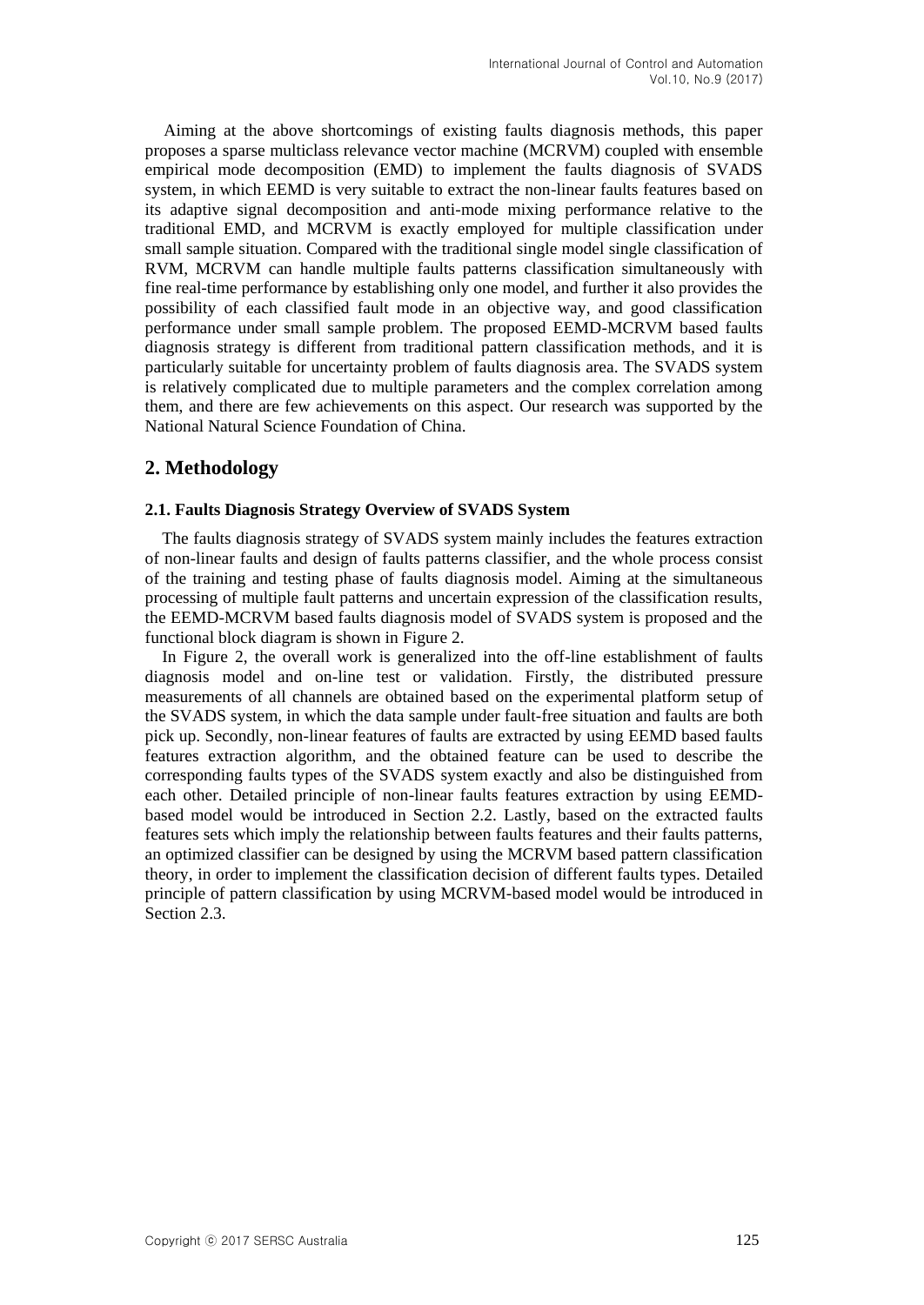

### **Figure 2. Functional Block Diagram of Fault Diagnosis of SVADS System Using EEMD-MCRVM**

## **2.2. Non-linear Fault Feature Extraction of SVADS System by Using EEMD**

The EEMD is used to divide an original signal into multiple components that is called as the intrinsic mode function (IMF) and residual in an adaptive decomposition way, in which each IMF is responded to the dynamic distinctive feature of original signal and the residual reflects the steady characteristic of original signal [13-14]. When certain pressure channel of the SVADS system is faulty, the measurements value series can produce some transient change which carries some special fault information, further, different fault type corresponds to different change of the above transient state. The advantages of the EEMD lie in the adaptive decomposition of signals and the decomposed IMFs can represent the non-linear faults with clear physical meanings, and it is very suitable for the non-linear fault feature extraction of the SVADS system.

### **2.2.1. Mode Mixing and Basic Principle of EEMD**

Compared with the wavelet transform, the EMD is used for the adaptive multiresolution decomposition in some signal processing area. However, the EMD has the mode mixing problem which defined as a single IMF including oscillations of dramatically disparate scales, or a component of a similar scale residing in different IMFs. When the mode mixing occurs, it will make the physical meaning of individual IMF unclear, which implies that there may be different physical processes represented in a mode [15]. Aiming the problem of mode mixing in EMD, the improved EEMD based on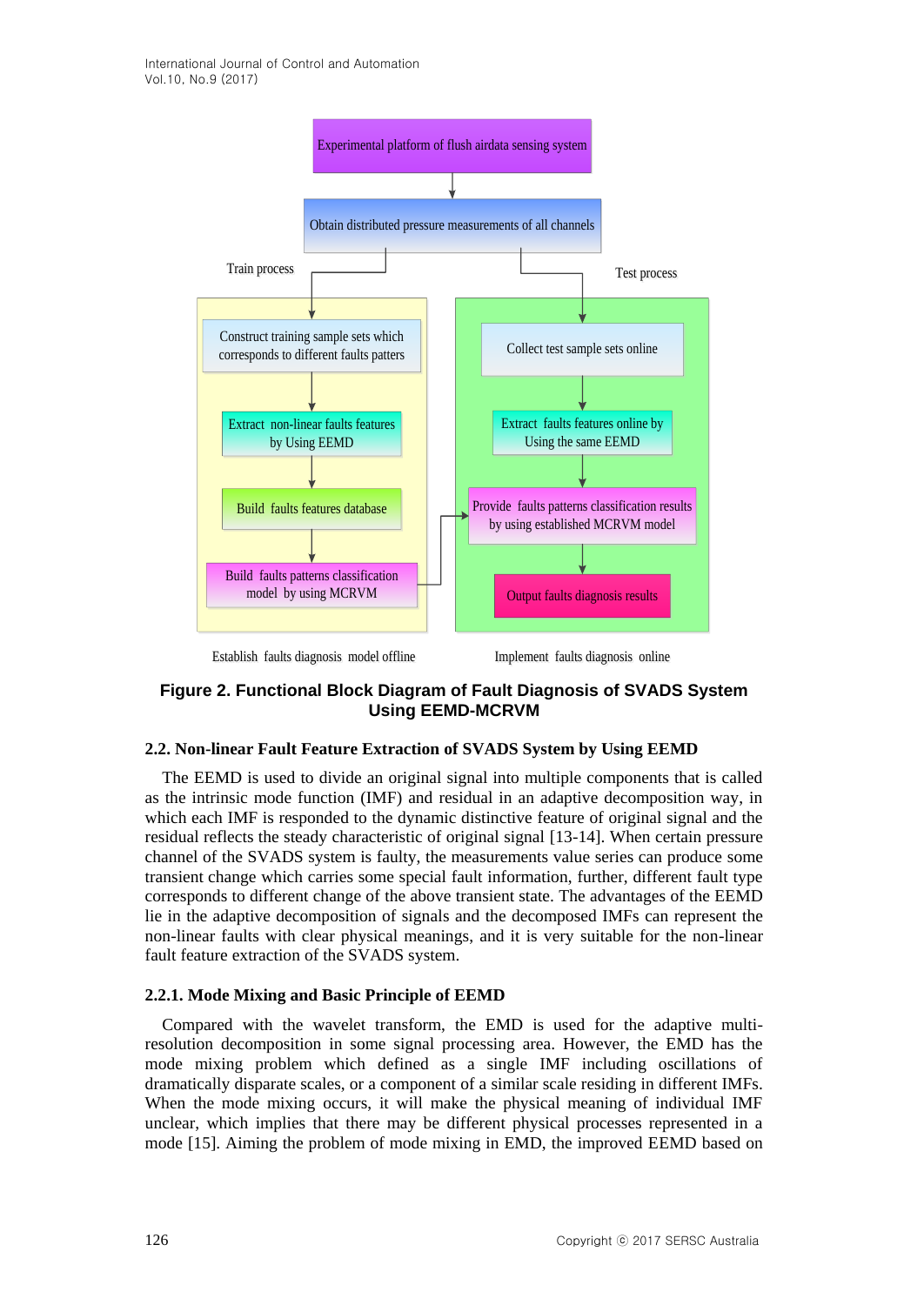the insight from the studies of the statistical properties of white noise was proposed [16], in which each trial consists of the traditional decomposition results of the signal plus a normally distributed white noise with a constant standard deviation and EMD behaves like a dyadic filter bank. Additionally, the above white noise could help data analysis in the EMD method. All these investigations promote the use of EEMD in feature extraction and analysis of complex signals.

The basic principle on which the EEMD algorithm is based is that the added normally distributed white noise will populate the whole time–frequency space uniformly in accordance with the constituting components of different scales. When a signal is added to this uniformly distributed white noise background, the components in different scales of the signal are automatically projected onto proper scales of reference established by the white noise in the background. In the EEMD algorithm, different white noise with mean zero and a constant standard deviation is added to the signal in each trial of decompositions and as a result, each of the noise-added decompositions consists of the signal and the added white noise. Thus, each individual trial will certainly produce very noisy results, but the noise in each separate trial is different. It can be decreased or even completely canceled out in the ensemble mean, given enough trials. The ensemble mean is treated as the true answer because only the signal persists as more and more trials are added to the ensemble. The EEMD principle advanced here is based on the following observations: 1) white noise is necessary to force the ensemble to find all possible solutions; the white noise makes the different scale signals reside in the corresponding IMFs, and render the resulting ensemble mean more meaningful. 2) a collection of white noise cancels each other out in an ensemble mean; therefore, only the signal can survive and persist in the final noise-added signal ensemble mean. 3) the decomposition with truly physical meaning is not the one without noise; it is designated to be the ensemble mean of a large number of trials consisting of the noise-added signal. More detailed description of EEMD can be found in [16].

Based on the above principle and observations, the EEMD algorithm is presented below and Figure.3 is its flow chart.



**Figure 3. Flow Chart of EEMD Algorithm**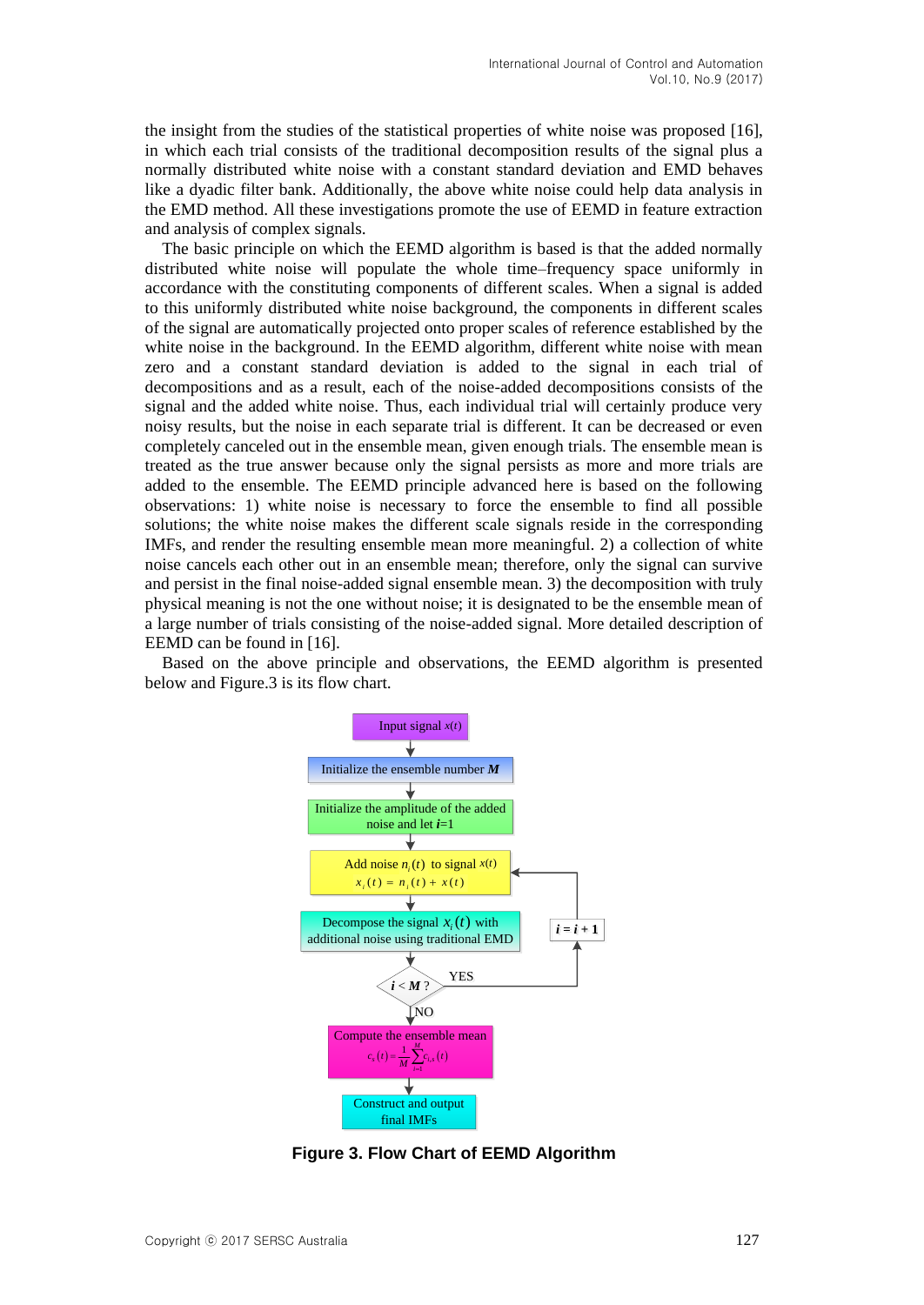Step 1. Input the signal  $x(t)$  and initialize the number of ensemble or trial steps  $M$ ;

Step 2. Initialize the amplitude parameter of the added white noise, meanwhile let  $\mathbf{i} = 1$ and start the EEMD algorithm;

Step 3. Obtain the signal by adding a white noise series with the given amplitude to the signal to be studied, and perform the *i*th trial on the signal added white noise as shown in equation (1) wherein  $n_i(t)$  indicates the *i*th added white noise series, and  $x_i(t)$  represents the noise-added signal of the *i*th trial.

$$
x_i(t) = n_i(t) + x(t) \tag{1}
$$

Step 4. Decompose the noise-added signal  $x_i(t)$  into N components of IMFs by using traditional EMD method, and these IMFs are noted as  $c_{i,s}(t)$  as shown in equation (2) wherein *S* is the number of decomposed IMFs,  $r_{i,s}(t)$  is the residual,  $c_{i,s}(t)$  is the *s*th IMF of *i*th trial process (i=1,2,…,M, s=1,2,…,*S*) .

$$
x_i(t) = \sum_{s=1}^{S} c_{i,s}(t) + r_{i,s}(t)
$$
 (2)

Step 5. Repeat *M* times of the procedure (3) and (4), and IMFs set can be collected as shown in equation (3).

$$
\left[\left\{c_{1,1}(t), c_{1,2}(t), \cdots, c_{1,s}(t)\right\}, \left\{c_{2,1}(t), c_{2,2}(t), \cdots, c_{2,s}(t)\right\}, \cdots, \left\{c_{M,1}(t), c_{M,2}(t), \cdots, c_{M,s}(t)\right\}\right]
$$
(3)

Step 6. Calculate the ensemble mean  $c<sub>s</sub>(t)$  of the *M* trials for each IMF component using equation (4), and the mean is exactly taken as the final IMF of original signals.

$$
c_{s}(t) = \frac{1}{M} \sum_{i=1}^{M} c_{i,s}(t)
$$
 (4)

Step 7. Construct and output final IMFs which are expressed as  $c_1(t)$ ,  $c_2(t)$ ,  $\cdots$ ,  $c_s(t)$ .

The basic principle of EEMD and physical meaning of extracted IMF components has been introduced above; however, the ensemble number of trial steps and the amplitude of the added white noise are two parameters which are needed to be set. When small amplitude of the white noise is added, the final IMF has higher accuracy. But, if the amplitude is too small, the problem of mode mixing will not be controlled effectively. There are no specific equations reported in the literature to guide the choice of the amplitude, and it is suggested to be about 20% of the standard deviation of the input signal [16]. As for the parameter of ensemble number, the error of IMF components can be decreased by increasing the ensemble number; therefore, the ensemble number of a few hundred will lead to a fine result.

#### **2.2.2. Faults Features Extraction Based on Sensitive IMF Selection**

After performing EEMD on a signal, a series of IMFs are then obtained. A part of these IMFs are sensitive to faults of SVADS system, but some are not. Therefore, sensitive IMFs including fault-related information should be selected and irrelevant IMFs eliminated or improved to construct a more accurate faults features vector. Aiming at above difficulty, a method for faults features extraction based on EEMD is proposed, which is based on the difference of energy on certain IMFs components between the faults and fault-free signals of SVADS system. The procedure of feature extraction by using EEMD algorithm is presented below.

Step 1. Input the sample data of certain pressure channel which and the pressure measurement value series are noted as  $X = [x_1 x_2 \cdots x_N]$  wherein N is length of sample. To ensure the final energy feature which indicates different faults types are not affected by signal amplitude, the normalization needs to be done by using equation (5), wherein  $D_{\sigma}$  is the standard deviation and  $E(X)$  is the mean value of test sample.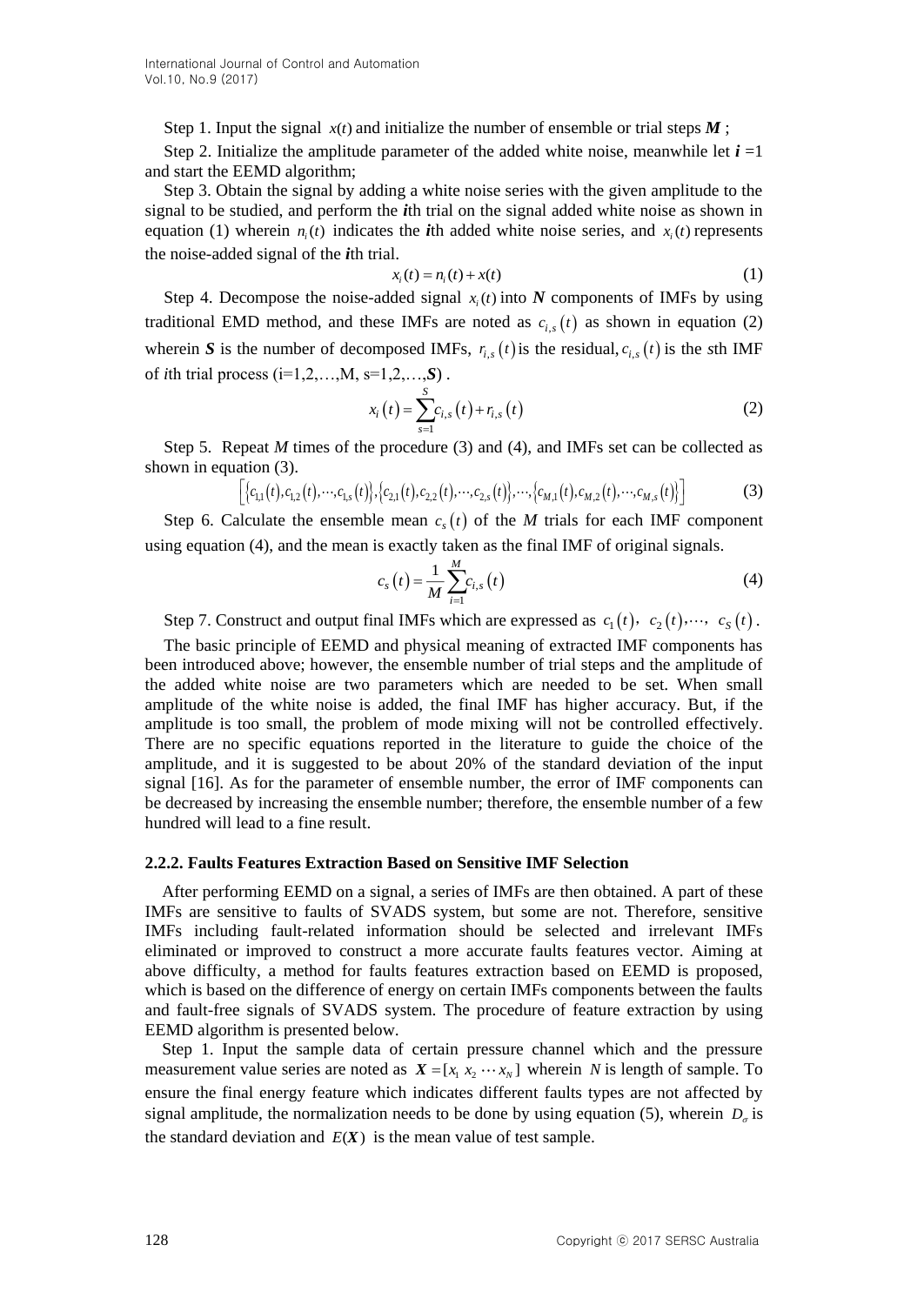$$
\tilde{X} = D_{\sigma}^{-1}[X \cdot E(X)] \tag{5}
$$

Step 2. Complete the signal decomposition of sample  $X$  by using EEMD and obtain seven IMFs called as  $IMF_1$ ,  $IMF_2$ ,...,  $IMF_7$  and a residual called as  $IMF_8$ .

Step 3. Enhance the signal quality of IMFs and residual, in order to make the feature of faults more clear. The enhanced value  $\overline{IMF}_{i,j}$  can be acquired by using equation (6) wherein  $IMF<sub>i,j</sub>$  is the *j*th original decomposition value of the *i*th IMF component and  $Thr_{IMF_i}$  is the cutting threshold set by equation (7). The cut ratio  $cut_i$  of IMFs and residual is represented as shown in equation (8).

$$
\overline{\text{IMF}}_{i,j} = \begin{cases} \text{IMF}_{i,j} & \left| \text{IMF}_{i,j} \right| \geq \text{Thr}_{\text{IMF}_i} \\ 0 & \left| \text{IMF}_{i,j} \right| < \text{Thr}_{\text{IMF}_i} \end{cases} \tag{6}
$$

$$
Thr_{IMF_i} = \sqrt{\frac{1}{N} \sum_{j=1}^{N} IMF_{i,j}^2}
$$
 (7)

$$
cut_i = \frac{Num(\overline{IMF}_{i,j} \neq IMF_{i,j})}{N}
$$
\n(8)

Step 4. Construct feature vectors of nonlinear faults. To extract the fault feature and implement the flowing pattern classification, the normalized energy feature and the average cutting ratio feature of IMF components and residual are computed by using equation (9) and (11). The final feature vectors of test sample are then constructed as  $T_x = [\bar{E}_1 \ \bar{E}_2 \ \bar{E}_3 \ \bar{E}_4 \ \bar{E}_5 \ \bar{E}_6 \ \bar{E}_7 \ \bar{E}_8 \ cut_{avg}]$ , which are exactly the input of latter classifier.

$$
E_i = \int \left| \overline{\text{IMF}}_i \right|^2 dt = \sum_{j=1}^N \left| \overline{\text{IMF}}_{i,j} \right|^2 \tag{9}
$$

$$
\overline{E}_{i} = \frac{E_{i}}{\sqrt{\sum_{i=1}^{8} |E_{i}|^{2}}}
$$
(10)

$$
cut_{avg} = \frac{1}{8} \sum_{i=1}^{8} cut_i
$$
 (11)

#### **2.3. Faults Patterns Classification of SVADS System by Using MCRVM**

Based on the previous extracted faults features vectors, the multiple faults pattern classifier can be established by using MCRVM, and different fault types can be diagnosed as different probabilistic output, and fault pattern with largest probability is final diagnosis result. The basic principle of the MCRVM and its detailed application in SVADS are follows.

#### **2.3.1. Multiple-class Problem and Basic Principle of MCRVM**

Step 2. Complete the *signal dccmposition* of sample **X** 1*p* using FFMD and chisinese several MFs called as NMF<sub>s</sub>. MK<sub>2</sub> ... (MFs and scalinal called as MFs. (MFs and scalinal called as MFs. (MFs and scalinal called as To identify the key elements of a data set, the relevance vector machines (RVM) model which is originally introduced by M. Tipping in order to employ a Bayesian treatment to produce probabilistic outputs for class membership or continuous target value estimation [17]. Although the RVM provides significantly competitive results in contrast to the traditional machine learning methods, its adaptation to the multi-class setting has been problematic and it can only process the binary class issue, due to the bad scaling of the type-II ML procedure with respect to the number of classes [18-19]. Aiming at the above constraint of a binary class problem and probabilistic outputs for class membership instead of the hard binary decisions given by the traditional classifier, the MCRVM is then proposed to expand the original RVM into the multiclass setting by introducing an auxiliary variable, which act as intermediate regression targets, and which naturally lead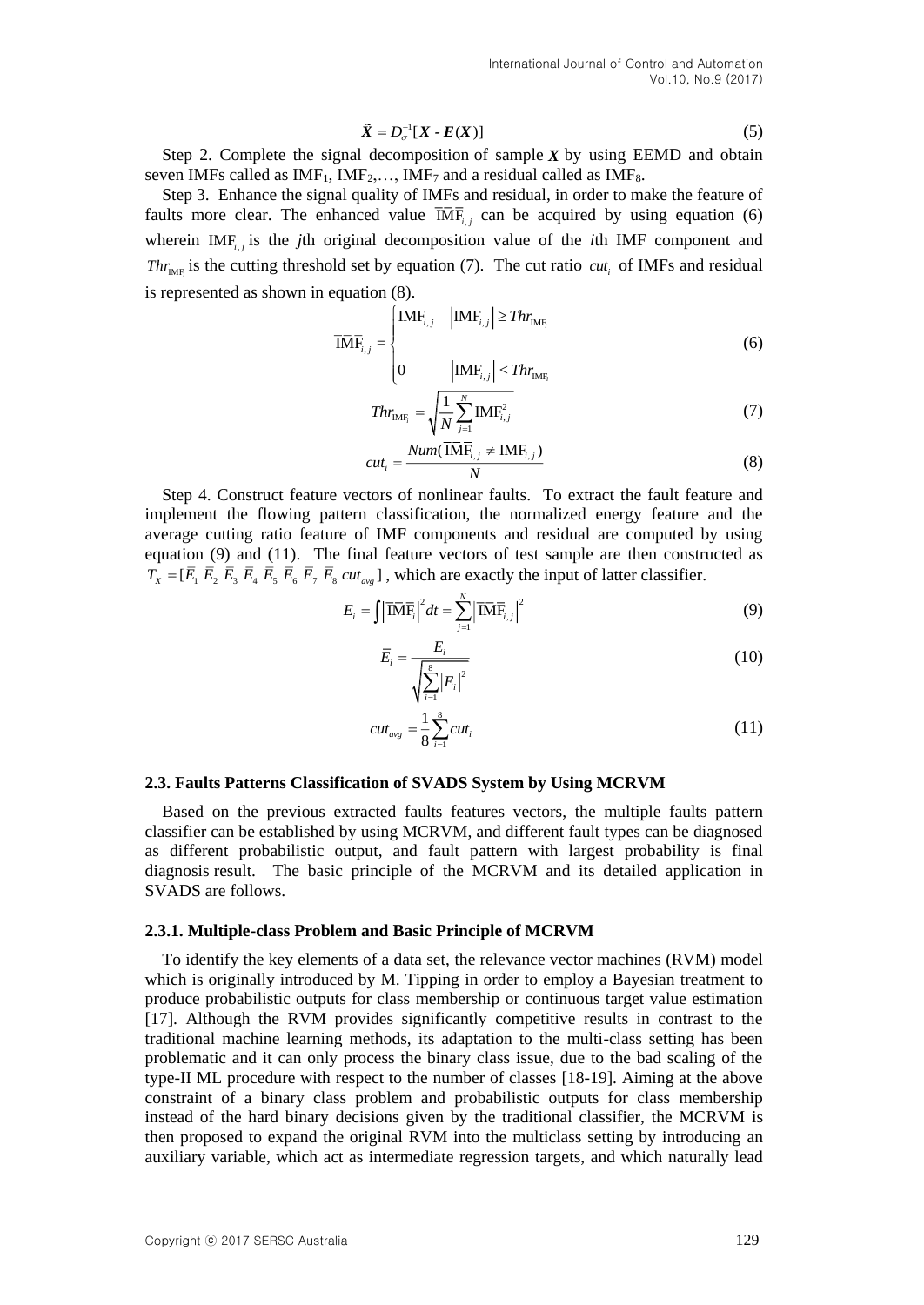to the multinomial probit likelihood for the estimation of class membership probabilities. In this paper, the MCRVM algorithm is utilized to classify the faults after feature extraction. In the following, a brief introduction of MCRVM and indispensable equations are given.

Similar to the standard machine learning approach, in classification a training set  $X = \{x_i, t_i\}_{i=1}^N$  should be given wherein  $x \in R^D$  are the featured observations and  $t \in \{1, 2, ..., C\}$  are the respective class labels. More conveniently, our observations can be expressed as  $x \in R^{N \times D}$  from which we derive our training kernel  $K \in R^{N \times N}$  based on a dataset dependent kernel function. The training kernel captures our prior knowledge over the data sets and each row vector of  $K$  represents the similarity between current row sample and others. The learning process involves the inference of the model parameters  $W \in R^{N \times C}$ , which by the quantity  $W^{T}K$  act as a voting system to express which relationships of the data are important in order for our model to have appropriate discriminative properties [18]. Multiple class discrimination is achieved by the introduction of auxiliary variables  $Y \in R^{C \times N}$  that act as the regression targets of  $W<sup>T</sup>K$  following a standardized noise model [19] shown in equation (12).

$$
y_{cn}|\boldsymbol{w}_c, \boldsymbol{k}_n \sim N_{y_{cn}}\left(\boldsymbol{w}_c^{\mathrm{T}}\boldsymbol{k}_n, 1\right) \tag{12}
$$

When the regressors  $W$  express the weight with which a data point votes for certain specific class, the auxiliary variables *Y* express a class membership ranking system. The continuous nature of *Y* not only allows multiple class discrimination via the multinomial probit link  $t_n = i$  if  $y_{ni} > y_{nj}$   $\forall j \neq i$ , but also a probabilistic output for class membership via the resulting multinomial probit likelihood function shown in equation (13) wherein the  $u \in N(0,1)$  and  $\Phi$  are the Gaussian cumulative distribution function.

$$
P(t_n = i | \mathbf{W}, \mathbf{k}_n) = \varepsilon_{p(u)} \left\{ \prod_{j \neq i} \Phi \left( u + \left( \mathbf{w}_i - \mathbf{w}_j \right)^{\mathrm{T}} \mathbf{k}_n \right) \right\} \tag{13}
$$

The diagram of the overall model is illustrated in Figure. 4, and this hierarchical Bayesian framework results in an implicit Student-t distribution which encourages sparsity by restricting the regression coefficients *W* posterior distribution around zero. The training procedure involves consecutive updates of the model parameters based on a standard Expectation Maximization (E-M) scheme. According to Figure 4, the regressors *W* closed form posterior can be derived shown in equation (14) wherein  $A_c$  is a diagonal matrix derived from the  $c$  column of  $\boldsymbol{A}$  which expresses the scales across samples. Thus given a class, the parameters across samples are updated based on the maximum a posteriori value shown in equation (15).



**Figure 4. Plates Diagram of the Hierarchical Bayesian Model**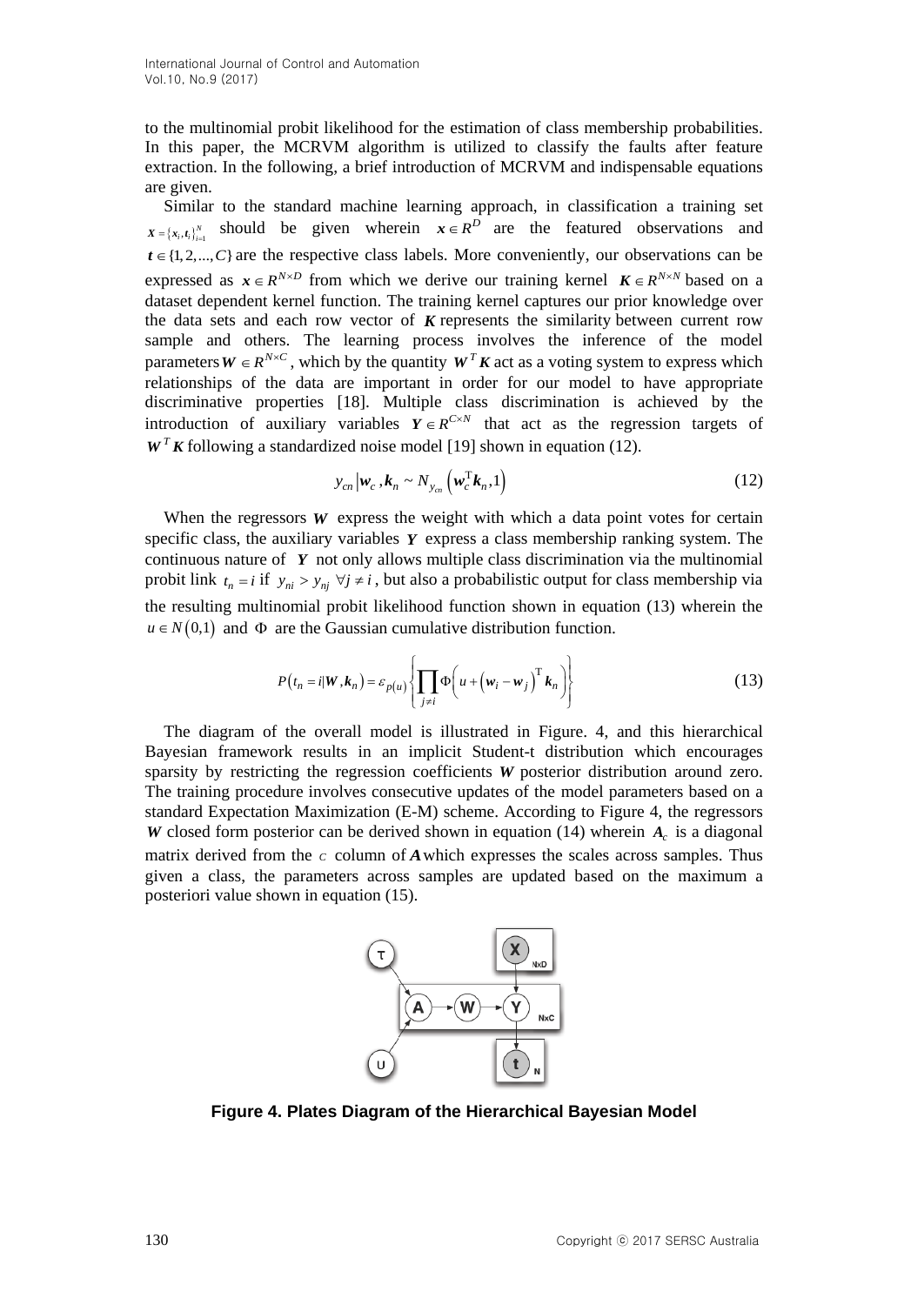$$
P(W|Y) \propto P(Y|W)P(W|A)
$$
  
\n
$$
\propto \prod_{c=1}^{C} N\left(\left(KK^{T} + A_{c}\right)^{-1}Ky_{c}^{T}, \left(KK^{T} + A_{c}\right)^{-1}\right)
$$
\n(14)

$$
\hat{\boldsymbol{w}}_c = \left(\boldsymbol{K}\boldsymbol{K}^{\mathrm{T}} + \boldsymbol{A}_c\right)^{-1} \boldsymbol{K} \boldsymbol{y}_c^{\mathrm{T}}
$$
\n(15)

The posterior distribution of the auxiliary variables can be calculated by (15), which is a product of  $C \times N$  dimensional conically truncated Gaussians. Here given a class *i*, the Estep  $\forall c \neq i$  and *i*th class are expressed as the equation (16) and (17) respectively wherein *y* denotes the expected value.

$$
\hat{y}_{cn} \leftarrow \hat{\boldsymbol{w}}_C^{\mathrm{T}} \boldsymbol{k}_n - \frac{\varepsilon_{p(u)} \left\{ N_u \left( \hat{\boldsymbol{w}}_c^{\mathrm{T}} \boldsymbol{k}_n - \hat{\boldsymbol{w}}_i^{\mathrm{T}} \boldsymbol{k}_n, 1 \right) \boldsymbol{\varphi}_u^{n,i,c} \right\}}{\varepsilon_{p(u)} \left\{ \boldsymbol{\varphi} \left( u + \hat{\boldsymbol{w}}_i^{\mathrm{T}} \boldsymbol{k}_n - \hat{\boldsymbol{w}}_c^{\mathrm{T}} \boldsymbol{k}_n \right) \boldsymbol{\varphi}_u^{n,i,c} \right\}}
$$
(16)

$$
\tilde{\mathbf{y}}_{in} \leftarrow \hat{\boldsymbol{w}}_i^{\mathrm{T}} \boldsymbol{k}_n - \left(\sum_{j \neq i} \tilde{\mathbf{y}}_{jn} - \hat{\boldsymbol{w}}_i^{\mathrm{T}} \boldsymbol{k}_n\right)
$$
\n(17)

After the update of the hyperpriors  $\tilde{\alpha}_{nc}$  which are again derived from the mean of a Gamma distribution, the closed-form posterior is shown in equation (18) and the mean of Gamma distribution is shown in equation (19).<br> $p(A|W) \propto p(W|A) p(A|a,b)$ 

$$
p(A|W) \propto p(W|A) p(A|a,b)
$$
  
 
$$
\propto p \prod_{c=1}^{C} \prod_{n=1}^{N} G\left(a + \frac{1}{2}, \frac{w_{nc}^2 + 2b}{2}\right)
$$
 (18)

$$
\tilde{\alpha}_{nc} = \frac{2a+1}{w_{nc}^2 + 2b} \tag{19}
$$

Each iteration of the learning procedure involves the updates from equation (19), (15), (16), (17) for each model parameter, until an appropriate convergence measure is satisfied. Detailed E-M scheme is similar to traditional RVM, which can be found in [19].

#### **2.3.2. Faults Diagnosis by Using MCRVM**

Based on above the basic principle analysis, MCRVM is in essence a Bayesian kernel learning theory under small samples, and its generalization ability with sparse model is fine. Therefore, the MCRVM is very suitable for the non-linear, small sample, multiclassification and uncertain problem in faults diagnosis of the SVADS system. The process of the faults diagnosis method based on MCRVM is described as follows:

Step 1. Build the standard database of faults features as training sample. Capture the pressure data of SVADS system under both different air data conditions and simulated damage types, and then implement the EEMD decomposition to construct feature vectors sets of nonlinear faults noted as  $F_{\text{main}} \in R^{\text{max}}$  shown in equation (20) wherein *m* is the number of data sample, and *n* is the dimension number of faults features (here *n* is equal to 9 which indicates the number of different energy features is 8 and the number of cutting ratio is 1).

$$
\boldsymbol{F}_{\text{train}} = \begin{bmatrix} \overline{E}_{11} & \overline{E}_{12} & \overline{E}_{13} & \overline{E}_{14} & \overline{E}_{15} & \overline{E}_{16} & \overline{E}_{17} & \overline{E}_{18} & cut_{avg1} \\ \overline{E}_{21} & \overline{E}_{22} & \overline{E}_{23} & \overline{E}_{24} & \overline{E}_{25} & \overline{E}_{26} & \overline{E}_{27} & \overline{E}_{28} & cut_{avg2} \\ \cdots & \cdots & \cdots & \cdots & \vdots \\ \overline{E}_{m1} & \overline{E}_{m2} & \overline{E}_{m3} & \overline{E}_{m4} & \overline{E}_{m5} & \overline{E}_{m6} & \overline{E}_{m7} & \overline{E}_{m8} & cut_{avgm} \end{bmatrix}
$$
(20)

Step 2. Construct the classifier by using MCRVM. Taken the faults features database as the input of MCRVM, and the corresponding targeted faults patterns  $\mathbf{T} \in \mathbb{R}^{k \times m}$  as output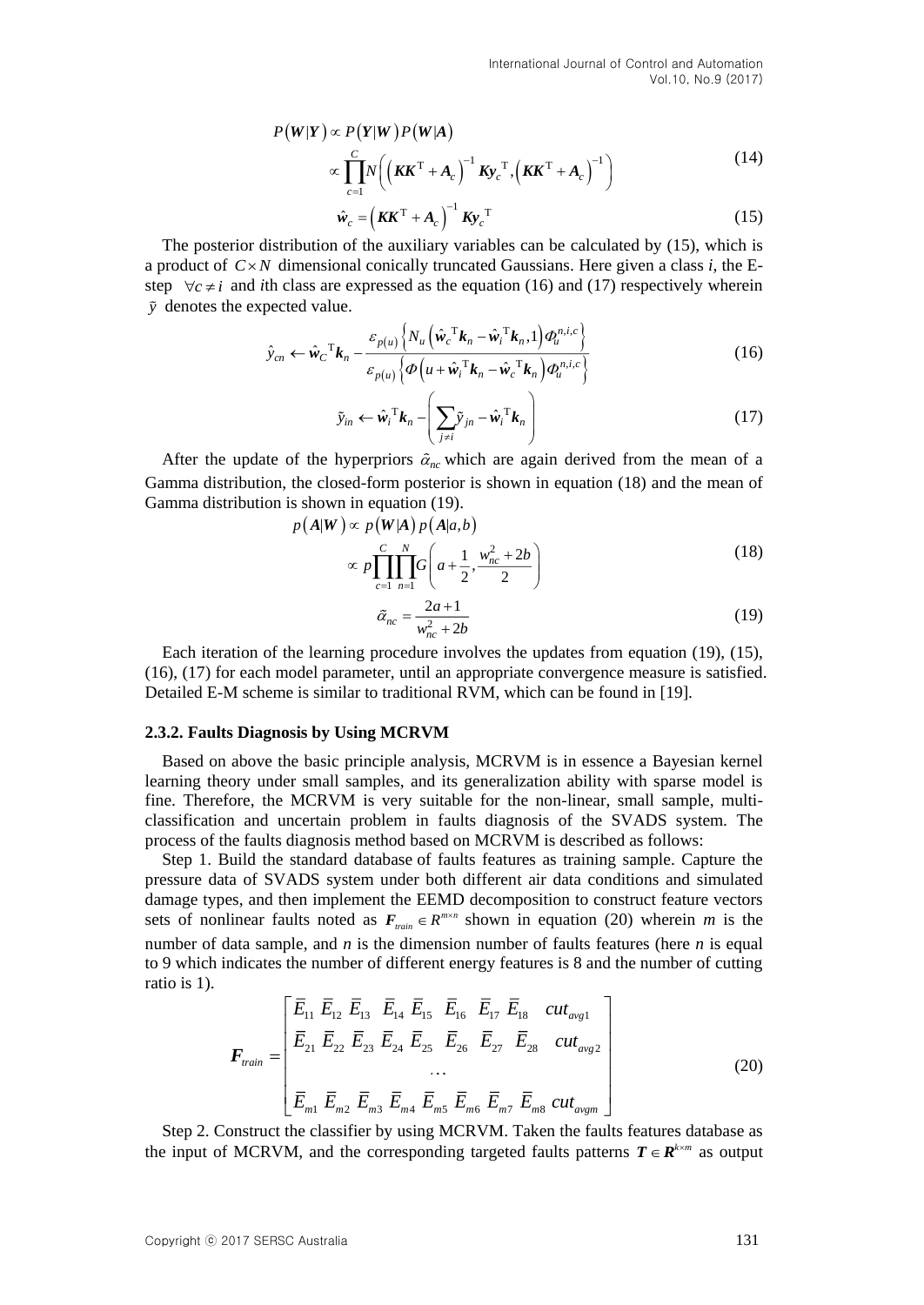shown in equation (21), in which the failure type is consistent with sample data, the element in  $T$  is equal to 1, otherwise 0. The  $k$  is number of faults types and its value is 5 which include the pressure fluctuation, jump, bias, constant output and fault-free situation. It is noted that the kernel parameter in MCRVM is optimized by 5-fold cross-validation.



Step 3. Input the test sample into the established MCRVM based classifier. Similar to the previous feature extraction in Section 2.2, the original pressure data is processed as the test sample by using EEMD, and the corresponding feature vector is noted as  $F_{\text{test}} \in \mathbb{R}^9$ .

Step 4. Output faults diagnosis results. Taken the  $F_{\text{test}}$  as the input of classifier, the probit likelihood estimation  $Pro_i$  ( $i=1, 2, ..., k$ ) which implies the current test sample belongs to different faults types can be obtained, and the fault pattern with maximum likelihood corresponds to the final faults diagnosis results exactly.

## **3. Results and Discussion**

To verify the effectiveness of faults self- diagnosis strategy, the SVADS system experimental platform is designed and common faults coverage analysis is also stated. In this hardware platform, our proposed faults self- diagnosis method will be implemented.

### **3.1. Experimental Setup and Basic Diagram**

Aiming at the cone-shape nose of the aerodynamic configuration based aircraft; a prototype of SVADS system has been preliminarily designed. The pressure ports layout employs eleven-point cross way, and the material thing of aircraft nose is shown in Figure 5. The prototype design of SVADS system can be described by the electric and airflow connection shown in Figure 6. The designed prototype of SVADS system are consist of airflow pipes that control the flow of air (dynamic pressure) to pressure sensor, eleven high-accuracy pressure sensors which use the vibration cylinder pressure transducer and output temperature-related analog and pressure-related frequency, the signal pickup and information processing unit which will be used to the measure pressure values and accomplish the self-validating algorithm, and 1553B based communication unit which can do data transmission to flying control system.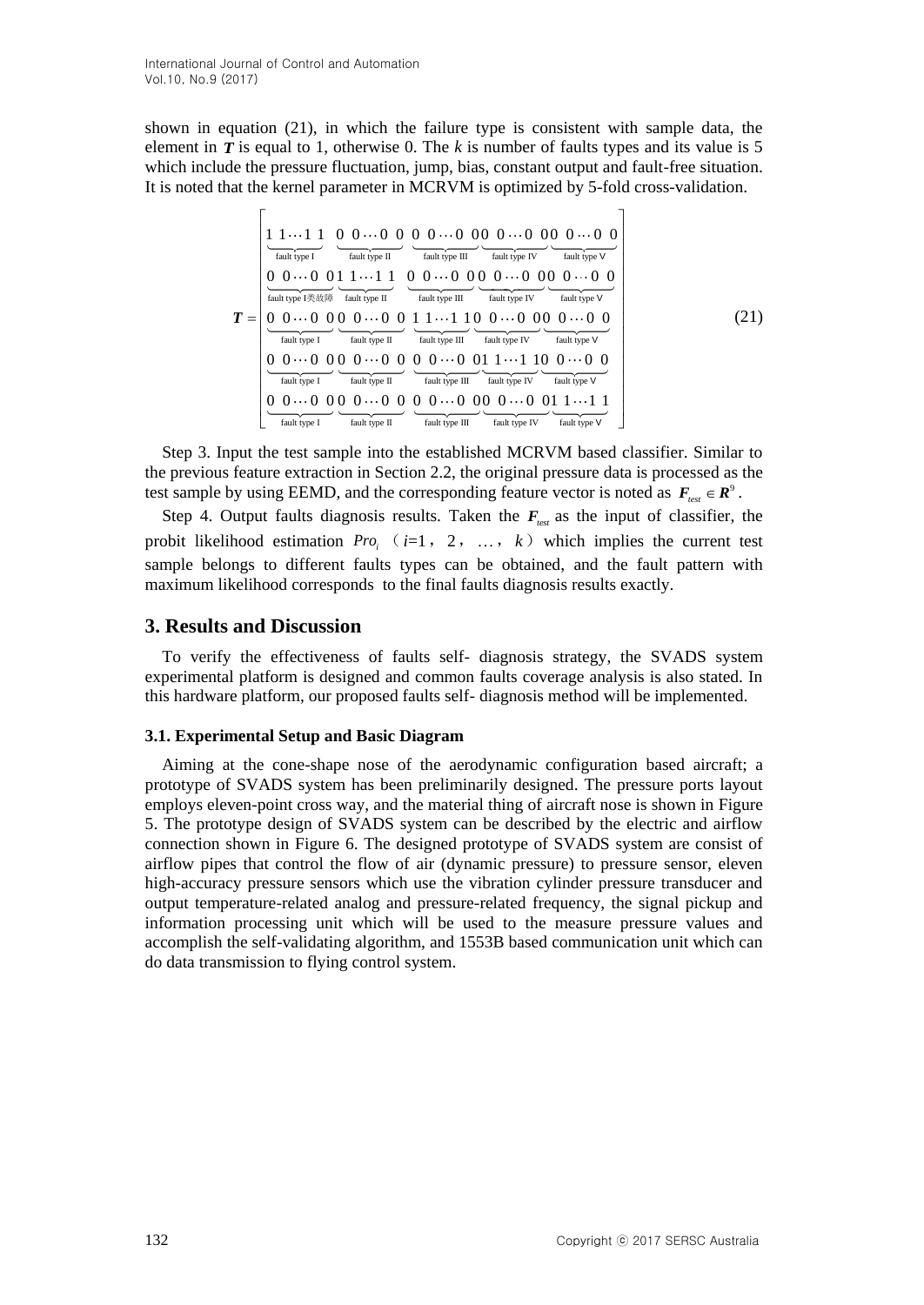International Journal of Control and Automation Vol.10, No.9 (2017)



**Figure 5. Material Thing Type of Aircraft Nose**



**Figure 6. Electric and Airflow Connection Design of SVADS System**

The prototype has been tested in the wind tunnel, in which the Mach number is from 0.1 to 1.0, the angle of attack is from  $-15$  degree to  $+15$  degree, the angle of sideslip is also from -15 degree to +15 degree, and the altitude is from 0m to 10000m. Above test is done under normal working situation, and enrich experimental data have been obtained. Actual faults of SVADS system is difficult to acquire, therefore, the faults data is produced by failure simulation on hardware platform. Based on the prototype of SVADS system, the emulation platform is built to study the detailed faults self-diagnosis algorithm. And the platform is based on PC and the functional chart is shown in Figure 7.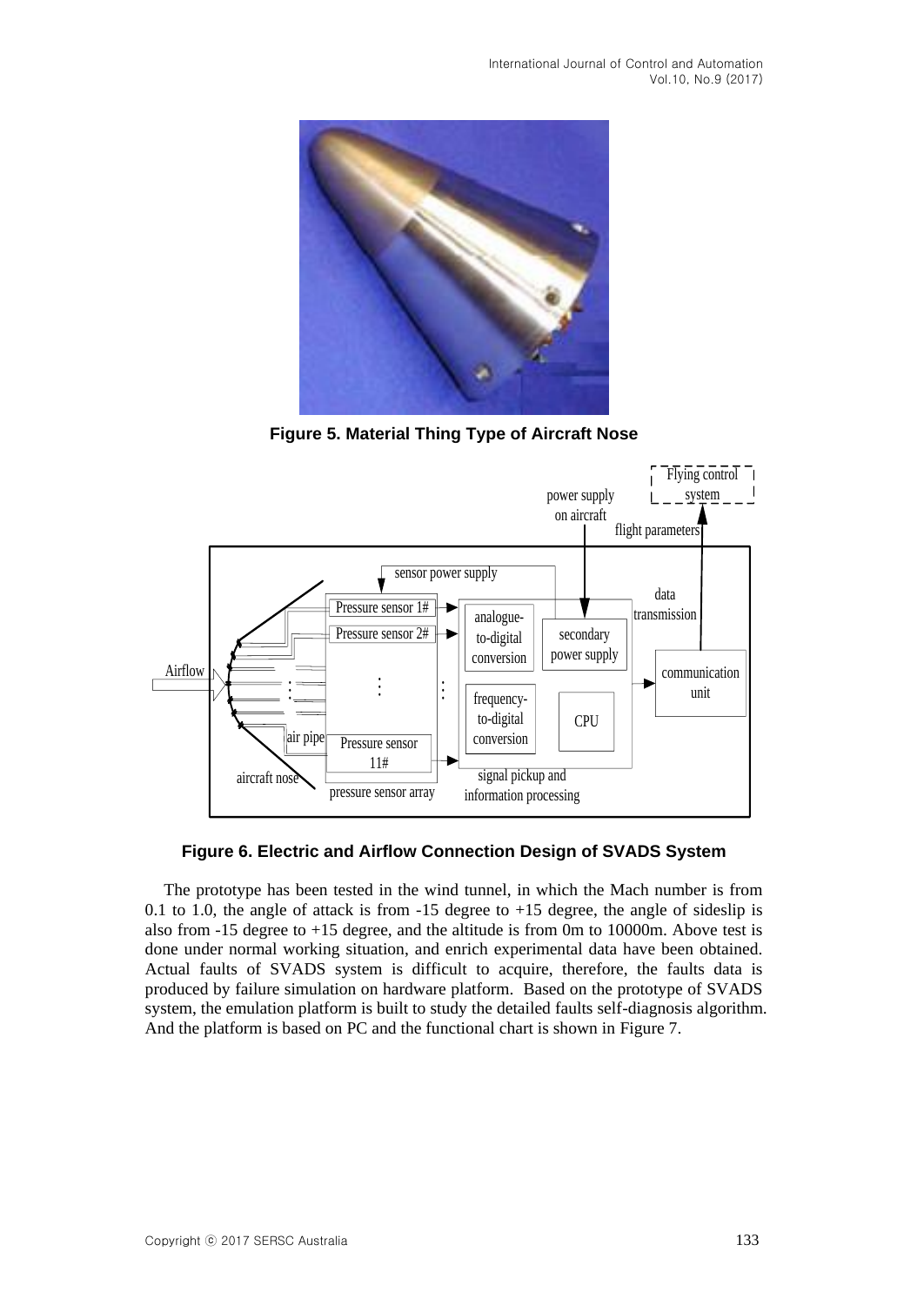

## **Figure 7. Experimental Simulation Platforms for Studying Faults Self-Diagnosis Algorithm**

This simulation platform mainly includes the multichannel DA card which produce the normal pressure signal, faults injection circuit which is used to produce the faulty signal and add the faults into the normal one, multichannel AD card which can pick up the final faulty signals, PC which controls the faults injection way. The normal experiment test of prototype can be simulated by using the air data calibrator which can output multichannel gas pressure. Due to the limitation of our laboratory resource, this paper has done 9 channel pressure experiment under different Mach number, different angle of attack, and angle of sideslip.

### **3.2. Failure Mode Analysis of SVADS System**

The research of faults diagnosis algorithm needs faulty sample; however, real fault data is difficult to be captured or it takes some time to accumulate. The normal method is done by faults simulation based on above normal data sample, in which failure mode analysis is necessary. The main faults component includes the airflow pipes, pressure sensors, signal pickup and information processing unit, and 1553B based communication unit and their detailed faults information are follows:

1). The faults of airflow pipes often includes: the blockage of pressure ports caused by ice and dust will lead into the no change dynamic pressure when flying condition changes; pipe pressure leak caused by ageing of pipe material and seal ring will lead into sudden change of vertical speed and difficulty building signal reconstruction model; pipe pressure delay caused by the long distance will result in the hysteresis of actual pressure measurements values.

2).The faults of pressure sensors often includes: no output caused by inner broken wires and power failure will lead into the absence of frequency signals; large fluctuations caused by other residue or pollutants will result in larger fluctuations of frequency values; signal jump caused by lose effectiveness of vibration cylinder will lead into pressure jump; bias fault caused by the absence of temperature compensation will result in bias output.

3).The faults of signal pickup and information processing unit often includes: analogueto-digital conversion circuit fault caused by incorrect control command and wrong data bus will output the erroneous temperature information and further pressure measurements accuracy becomes worse; frequency-to-digital conversion circuit fault caused by the disorder of sequencing control will output wrong frequency and further pressure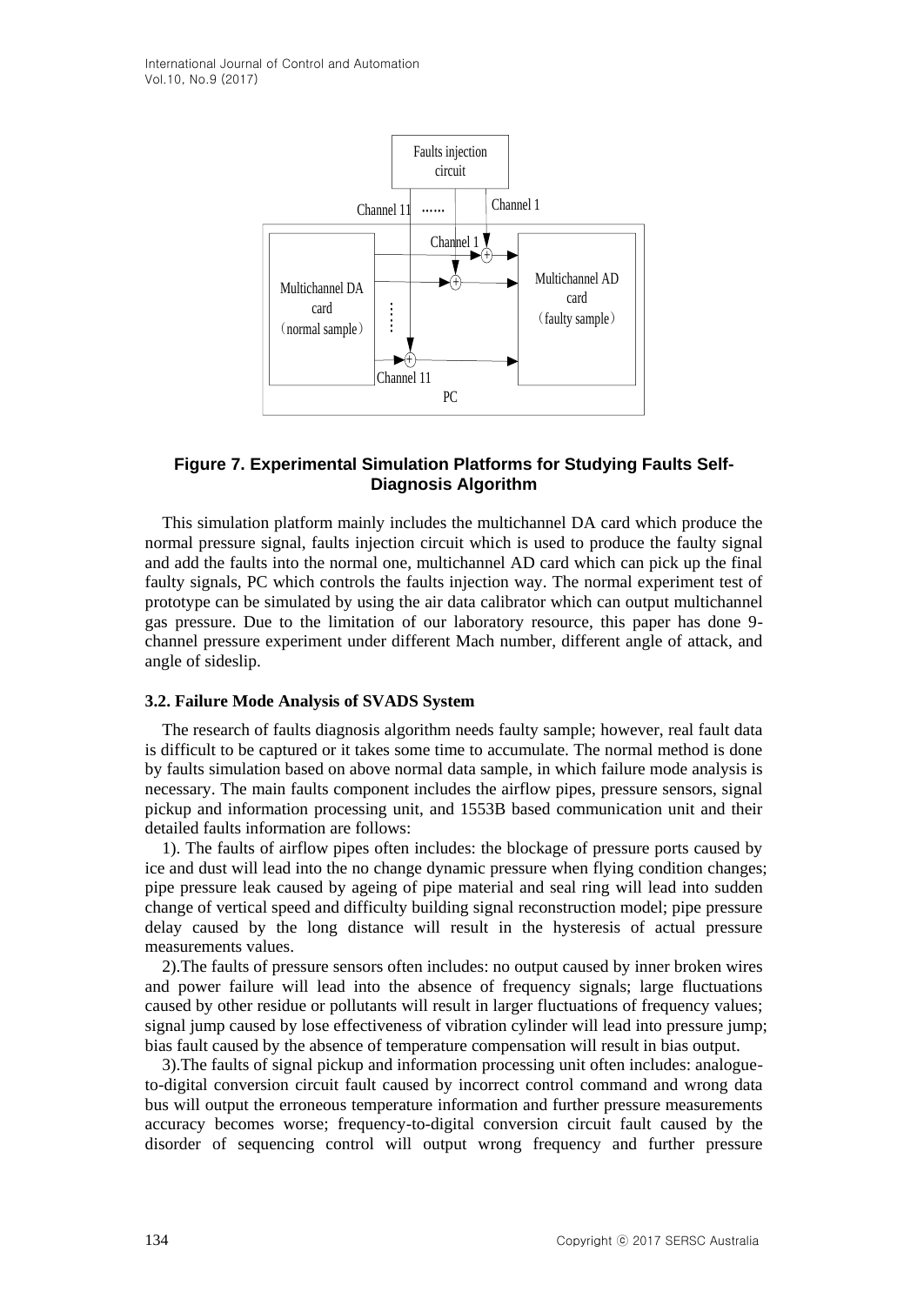measurements values becomes wrong; CPU reset faults caused by weaker surge characteristic will no output in a short time; secondary power supply fault caused by the loss of power module will always lead into no output.

4). The faults of 1553B based communication unit faults include BC controller fault and RT terminal failure, which will not transmit the air data information to flying control system.

To sum up, the abnormal pressure outputs types mainly consists of larger fluctuation, jump, bias and constant output as shown in Figure 8.



**Figure 8. Common Types of Abnormal Pressure Outputs**

#### **3.3. Faults Features Extraction Experiments and Results**

To verify the validity of EEMD based non-linear faults feature extraction, especially for the advantage of anti-mode mixing, both the simulation experiment and actual faults experiment are conducted.

The simulation experiment data is produced by synthetizing non-linear sine wave with different frequency and the performance of adaptive decomposing and high-frequency non-linear faults extraction will be test. The experiment process is follows: 1) data synthesis needs to be done by using equation (22) and (23), and the high-frequency sine signal is simulated to period noise disturbing fault wherein  $t \in [1,2000]$  is the input variable, and  $x_1$ ,  $x_2$  are the output variable, and the composite function is expressed by  $x = x_1 + x_2$  as shown in Figure. 9; 2) to illustrate the anti-mode mixing, the signal decomposing performance of both EEMD and traditional EMD is compared and the results are shown in Figure. 10 and Figure.11.

$$
x_1 = \sin(\frac{\pi}{50}t) \quad t \in [1, 2000]
$$
 (22)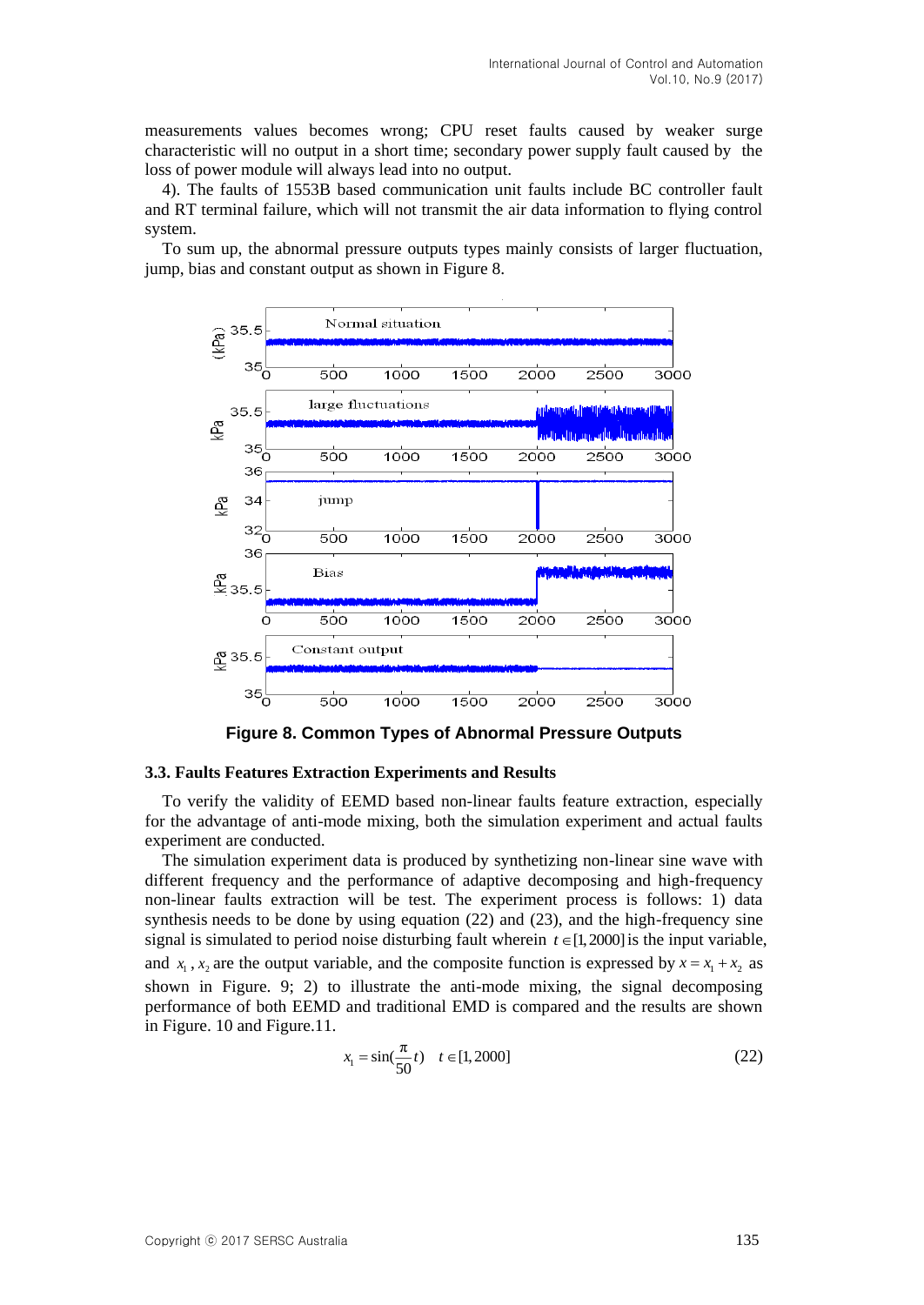International Journal of Control and Automation Vol.10, No.9 (2017)



**Figure 9. Simulated Faults Data Based on Standard Sine Functions** 



**Figure 10. Adaptive Decomposing Results by Using Traditional EMD Method**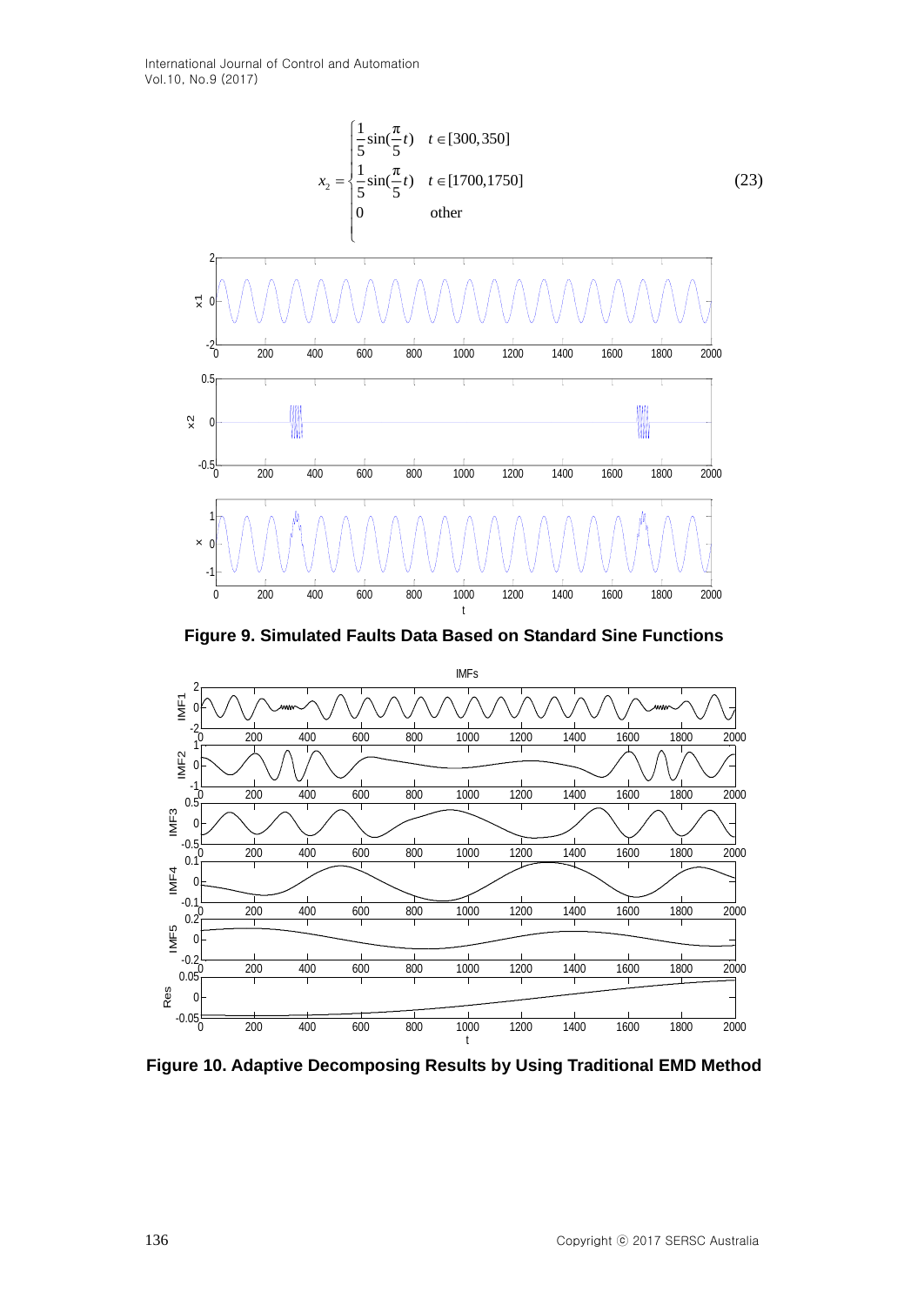

**Figure 11. Adaptive Decomposing Results by Using Improved EEMD Method**

From Figure 10, the decomposing results of the traditional EMD method produce the demonstrable deformation, and the original sine signal and small-amplitude sine which is used to simulate the periodic impact fault are decomposed into the same IMF1. The single IMF which includes multiple frequency components is exactly the mode mixing, which is very harmful to the non-linear faults feature extraction. Compared with the traditional EMD, the improved EEMD can restrain the above mode mixing effectively as shown in Figure 11, and the components with different frequency are decomposed into exactly distinct IMFs. The reason is that the frequency uniform distribution property of the added white noise in each trial of decompositions is fully employed in the EEMD method, and each individual trial will certainly change the number of extreme points of signal to avoid the mode mixing situation. The simulation experiment shows that EEMD can extract the energy feature of faults on different frequency component, and it is able to solve the problem of mode mixing and achieves an improved decomposition with physical meaning.

The actual pressure signals are then processed by using improved EEMD to pick up the feature vectors. The experiment process is: Firstly, under the condition that the flight altitude is 10000m, the angle of attack and sideslip are both 0 degree, and the Mach number is 0.8, the fault-free pressure measurements of all channels are collected by using the multiple-channel air data system and our designed prototype of SVADS system. The mean value of the collected sample data is shown in Table 1. Secondly, taken the pressure channel 1 as an example, the faults are simulated by using our designed faults injection circuit in which the large pressure fluctuation, pressure jump, pressure bias and constant pressure output are produced. Thirdly, the abnormal signal with different fault types are collected by using our designed simulation platform shown in Figure 7, and the signal decompositions is conducted by the proposed EEMD; Fourthly, to further make the extracted features more obvious, the signal enhance work is done for the pressure bias fault, and their results are shown in Figure. 12. Lastly, acquire the energy and cutting ratio features on different frequency of above faulty signals and normal signal by using proposed method shown in Figure 13, and further take them as the foundation of following faults classification.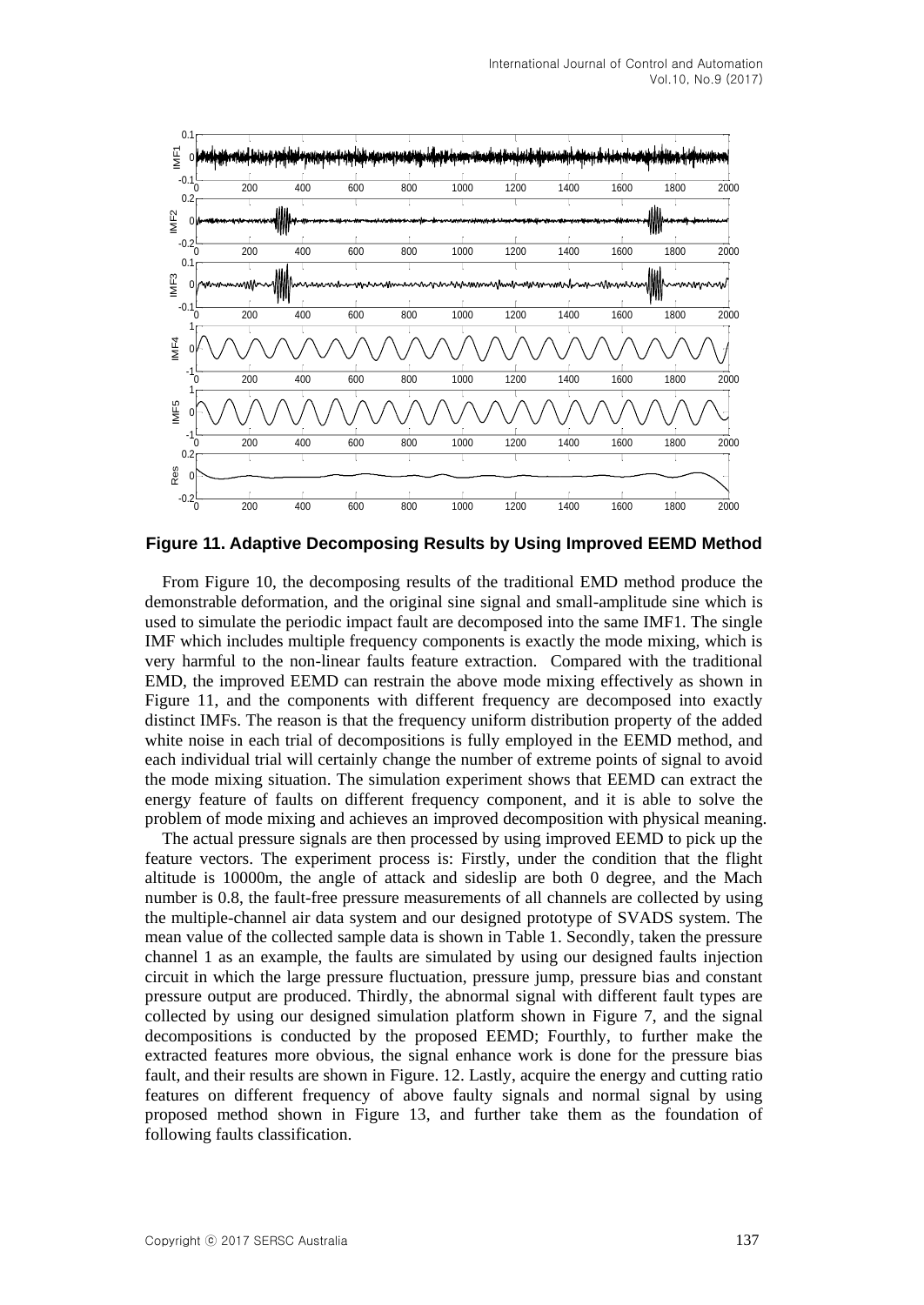| Pressure channel                               | D1 | DΣ                   | P3 | PΔ     | P5     |
|------------------------------------------------|----|----------------------|----|--------|--------|
| Measurements (kPa) 35.342 38.707 40.309 38.707 |    |                      |    |        | 35.341 |
| Pressure channel                               | P6 |                      | P8 | DΟ     |        |
| Measurements (kPa)                             |    | 35.345 38.709 38.709 |    | 35.345 |        |

**Table 1. Mean Value of Fault-Free Pressure Sample Data**



**Figure 12. Decompositions and Enhancement of IMF Components of Pressure Bias Fault**



**Figure 13. Different Pressure Faults Types and their Energy Features Based on the Proposed EEMD**

In Figure 12, the IMFs component and the residual are obtained by using EEMD method, the bias fault feature is reflected on residual component, and through the further signal enhancement, the bias fault feature is more clearer, which benefits the energy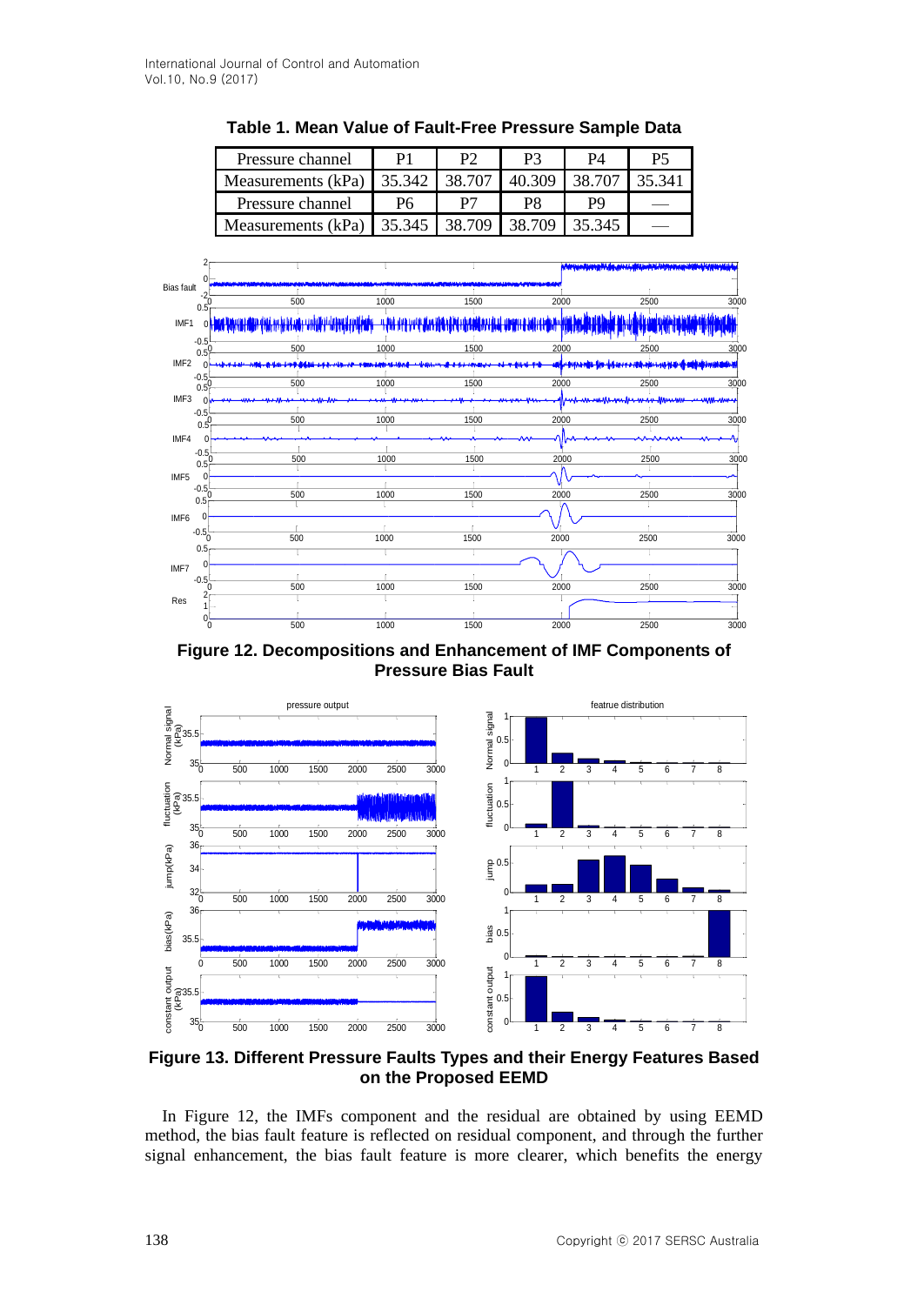extraction. Similarly, the energy feature of other faults types are obtained as shown in Figure 13. In Figure 13, different energy feature can correspond to different failure patterns, in which the more distinct the energy feature is, more helpful the patterns classify. However, the differences between normal signal and constant output are not quietly obvious. If other feature is not introduced, the wrong fault diagnosis results may occur. Aiming at this problem, the cutting ratio is taken as a supplement feature because pressure measurements are constant when pressure port is in blockage. To sum up, the working state of pressure channel and their feature vectors are generalized as shown in Table 2.

| Faults types | Pressure state       | Feature vectors                                                       |  |  |
|--------------|----------------------|-----------------------------------------------------------------------|--|--|
|              | normal               | [0.9728 0.2077 0.0885 0.0477 0.0162 0.0069 0.0033<br>$0.0075$ 0.6613] |  |  |
| H            | large<br>fluctuation | [0.0744 0.9964 0.0392 0.0044 0.0016 0.0007 0.0006<br>$0.0023$ 0.6974] |  |  |
| Ш            | jump                 | [0.1313 0.1389 0.5502 0.6206 0.4633 0.2297 0.0821<br>0.0380 0.9273]   |  |  |
| IV           | bias                 | [0.0204 0.0048 0.0028 0.0020 0.0027 0.0065 0.0137<br>0.9997 0.7918]   |  |  |
| V            | constant output      | [0.9727 0.2084 0.0910 0.0437 0.0145 0.0046 0.0031<br>0.0068 0.70221   |  |  |

|  | Table 2. Working State of Pressure Channel and their Feature Vectors |  |  |
|--|----------------------------------------------------------------------|--|--|
|  |                                                                      |  |  |

### **3.4. Faults Classification Experiments and Results**

To further verify the validity of MCRVM based multiple faults patterns classifier, especially for the uncertain diagnosis results expressed by probability, the faults diagnosis experiment are carried out.

The experiment process is follows: Firstly, under the normal situation that the flight altitude is 10000m, the angle of attack is from 0 degree to 10 degree, the angle of sideslip is 0 degree, and the Mach number is from 0.1 to 0.8 with the interval 0.1, the fault-free pressure measurements of all channels are collected by using the multiple-channel air data system and our designed prototype of SVADS system, and the sum of each class of sample is 56 groups and the sample distribution is shown in Table 3. Secondly, taken the pressure channel 1 as an example, some fault data are simulated by using the faults injection circuit to produce the large pressure fluctuation, pressure jump, pressure bias and constant pressure output, in which the amplitude, starting time point, and ending time point of fault signal are all different to fully verify the performance of the proposed MCRVM method; Thirdly, based on the collected sample data, the optical kernel parameter of MCRVM model is selected by using 5-fold cross-validation way. Fourthly, taken the 140 groups of samples with odd number as the training data, the classifier based on MCRVM is built, and other 140 groups of sample with even number is regarded as the test sample, and the corresponding faults diagnosis results are shown in Table 4, the distribution of uncertain classification probability is shown in Figure 14. Lastly, to further verify the performance of small sample learning ability of the proposed MCRVM, the number of training sample decreased into 70, and the classification results are shown in Table 5 and their uncertain probability expression is shown in Figure 15.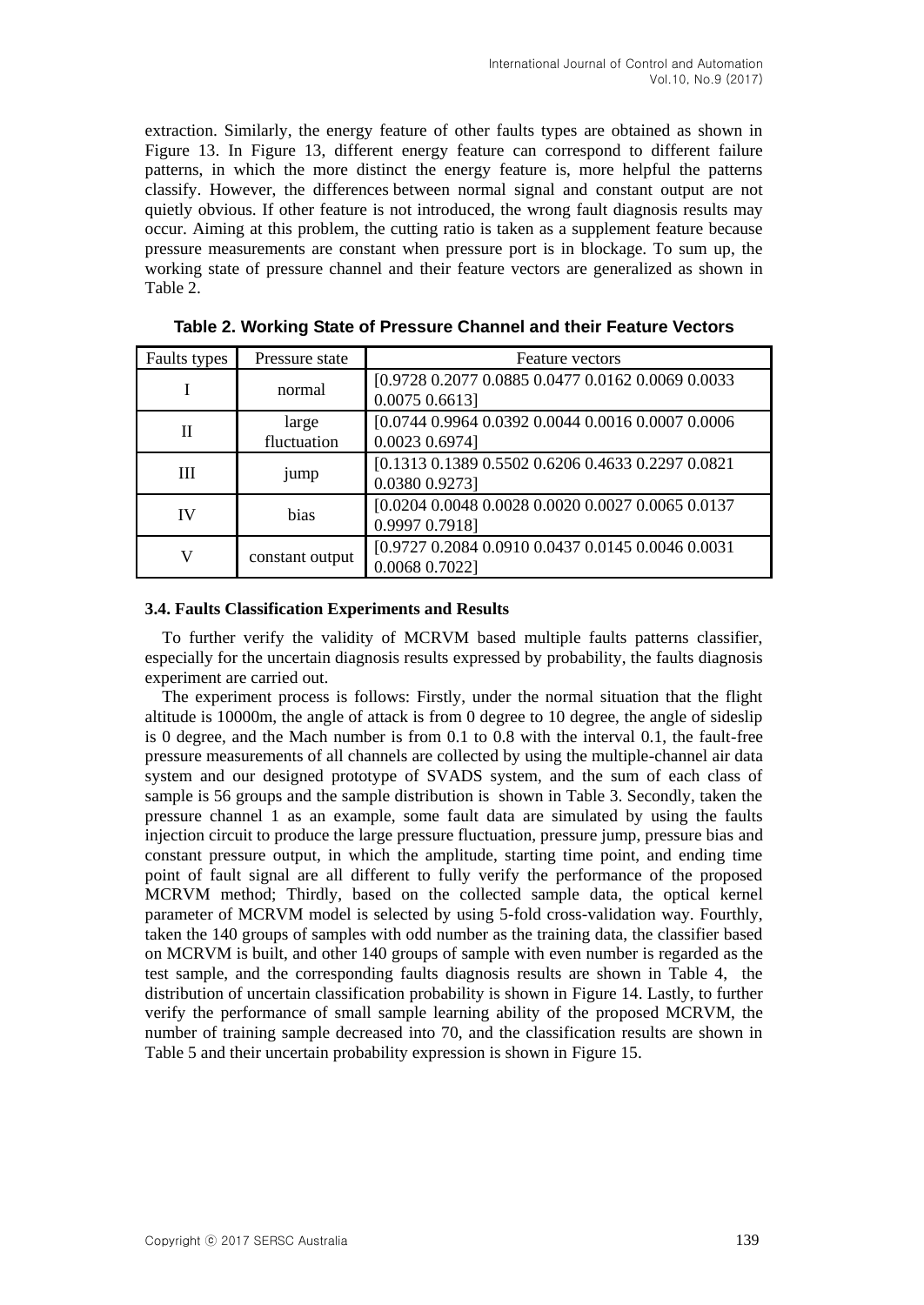| <b>State</b>         | sample<br>number | training<br>sample<br>number<br>for cross-<br>validation | test<br>sample<br>number<br>for cross-<br>validation | training<br>sample<br>number<br>for small<br>sample<br>learning | test<br>sample<br>number<br>for small<br>sample<br>learning | sample situation                          |
|----------------------|------------------|----------------------------------------------------------|------------------------------------------------------|-----------------------------------------------------------------|-------------------------------------------------------------|-------------------------------------------|
| normal               | 56               | 28                                                       | 28                                                   | 14                                                              | 42                                                          | angle of attack:                          |
| large<br>fluctuation | 56               | 28                                                       | 28                                                   | 14                                                              | 42                                                          | 0, 2, 3, 5, 7,<br>$8\sqrt{10}$ ; angle of |
| <sub>1</sub> ump     | 56               | 28                                                       | 28                                                   | 14                                                              | 42                                                          | sideslip: 0; Mach:                        |
| bias                 | 56               | 28                                                       | 28                                                   | 14                                                              | 42                                                          | $0.1 - 0.8$ , interval                    |
| constant<br>output   | 56               | 28                                                       | 28                                                   | 14                                                              | 42                                                          | $0.1$ :<br>altitude:10000m.               |

**Table 3. Sample Distribution of Faults Diagnosis of SVADS System**





**Figure 14. Faults Classification Results of MCRVM Model Under Larger Sample**

From Table 4 and Figure 14, the classification results of different faults types can be described by a probability form, which reveals the uncertainty of faults diagnosis results essentially. When the number of training sample is larger (about half of total sample number), the average accuracy that fault-free sample are identified correctly is about 96.39% while the probability that normal situation is identified as other real faults is 0.26%, 0.26%, 0.26%, and 2.83% respectively. Similarly, the possibility that the pressure fluctuation, jump, bias, and constant output are diagnosed reasonably is all above 86%. Therefore, the faults diagnosis result by using the proposed EEMD-MCRVM strategy is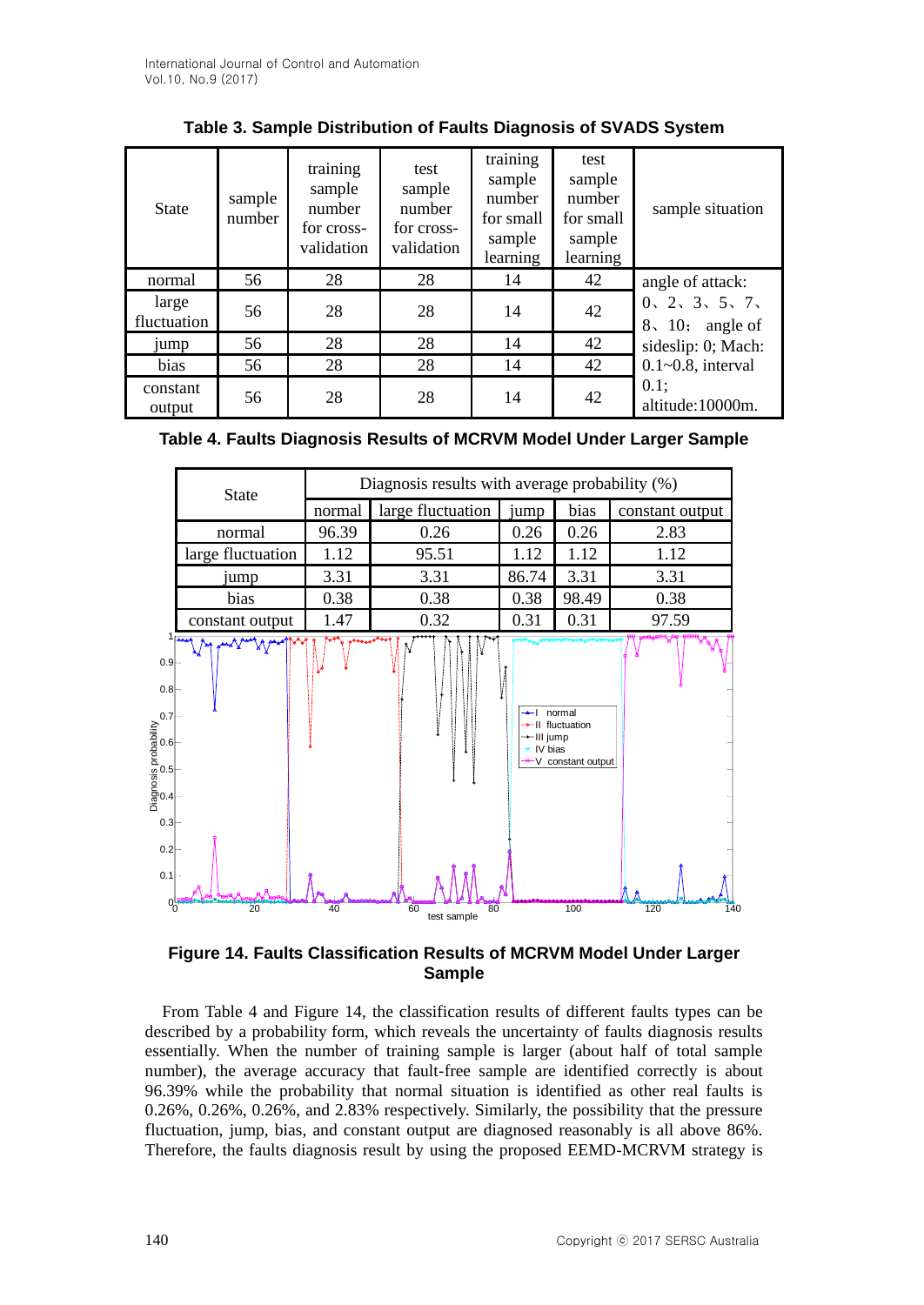valid because the possibility of certain working sate which is diagnosed as their corresponding faults types is far larger than other types.

| <b>State</b>      | Diagnosis results with average probability (%) |                   |       |       |                 |  |
|-------------------|------------------------------------------------|-------------------|-------|-------|-----------------|--|
|                   | normal                                         | large fluctuation | Jump  | bias  | constant output |  |
| normal            | 90.3                                           | 0.97              | 0.97  | 0.97  | 6.79            |  |
| large fluctuation | 1.90                                           | 92.42             | 1.90  | 1.90  | 1.90            |  |
| 1ump              | 4.73                                           | 4.73              | 81.07 | 4.73  | 4.73            |  |
| bias              | 1.31                                           | 1.31              | 1.31  | 94.75 | 1.31            |  |
| constant output   | 6.67                                           | 1.85              | 1.85  | 1.85  |                 |  |

**Table 5. Faults Diagnosis Results of MCRVM Model Under Small Sample**



**Figure 15. Faults Classification Results of MCRVM Model Under Small Sample**

From Table 5 and Figure 15, when the number of training sample is smaller (about a quarter of total sample number), the average accuracy that fault-free sample is diagnosed as normal working condition is about 90.3%. It is lower than larger sample situation; however, the possibility is still far larger than other faults types. Similarly, the diagnosis possibility of real faulty signals is also above 80%. According to the principle that maximum possibility of special working state corresponds to the faults patterns exactly, the faults diagnosis results even under small sample situation are still proper by using the proposed EEMD-MCRVM strategy.

### **4. Conclusions**

In this paper, a novel EEMD-MCRVM method has been presented to implement the faults diagnosis of self-validating air data sensing system. The advantages of the EEMDbased non-linear faults feature extraction and MCRVM-based multi-fault patterns classification under small samples are both combined in this strategy. The anti-mode mixing performance of EEMD is fully used to implement the adaptive decomposition and the energy feature of each sensitive IMF component is provided with clear physical meaning. By comparing with the traditional EMD method, the results demonstrate that the improved EEMD method is more effective to extract non-linear faults feature. The sparse characteristics and multiple patterns simultaneous classification of MCRVM with a novel uncertain expression way are properly employed for faults diagnosis of multiple faults types. By comparing with classification performance under both small sample and large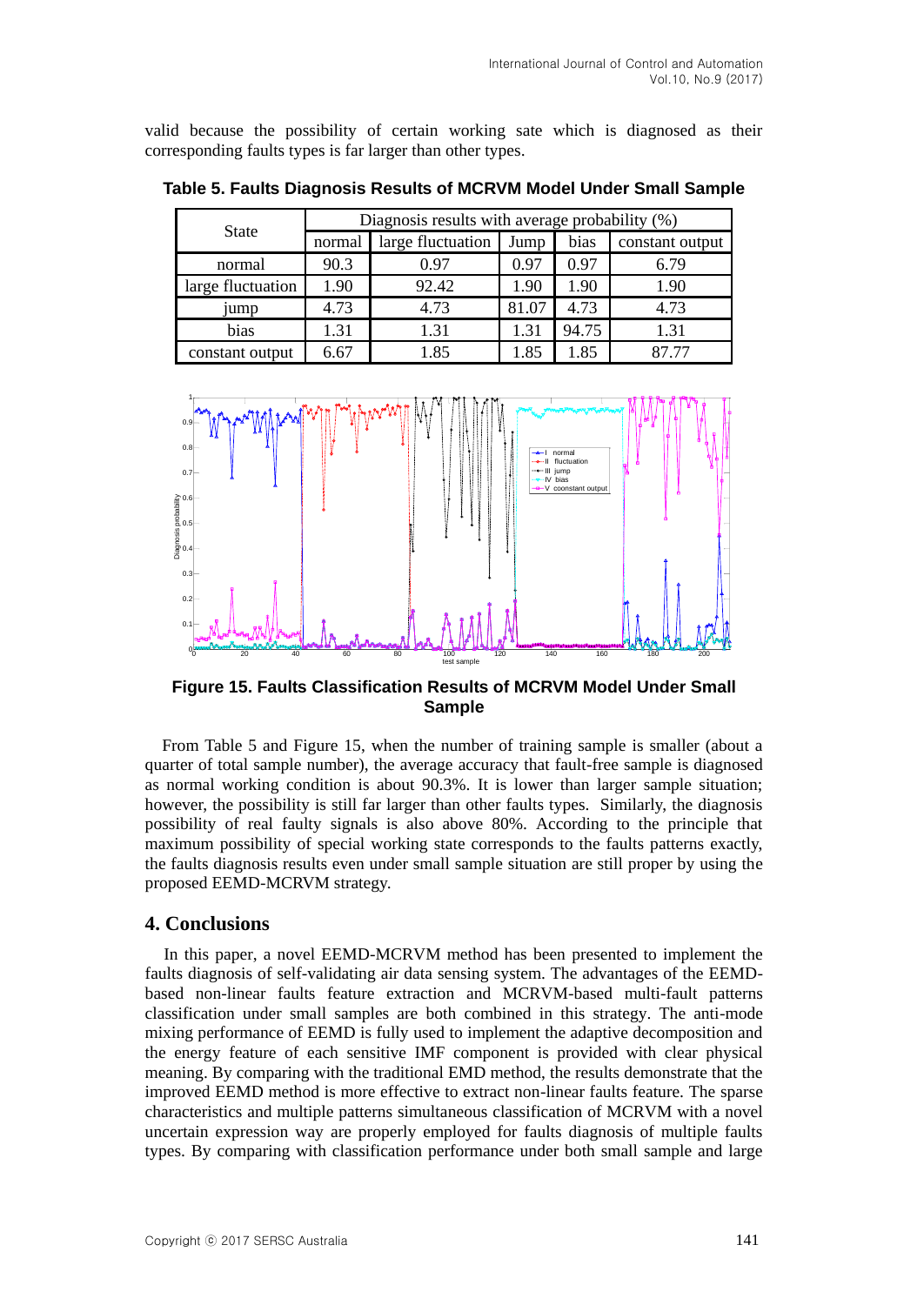sample situations, the results demonstrate that the proposed MCRVM method not only can describe the faults diagnosis results by using a probability form, but also it is provided with valid classification results completely even under small sample problem. Further, based on the detailed failure coverage analysis of the real SVADS system, the experimental platform is designed and some simulation experiments have been made to evaluate the faults diagnosis performance of the proposed strategy. The simulation experiment and real experiment are both completed, and different methods are compared and analyzed, the results demonstrate that the proposed EEMD-MCRVM methodology is more effective and more suitable to reveal the uncertainty of faults diagnosis problem essentially.

Based on the proposed EEMD-MCRVM methodology, the faults diagnosis by using the uncertain possibility form is implemented in novelty, and this uncertain diagnosis results can be further brought into the self-validating sensing system, which is of major significance for system reliability improvement and the following study on the dynamic or on-line uncertainty estimation and data recovery of SVADS system.

## **Acknowledgments**

This work was supported by the National Natural Science Foundation of China (No.61401414).

## **References**

- [1] M. Jost, "Flush Air Data System-An Advanced Air Data System for the Aerospace Industry", 2004 AIAA Guidance, Navigation, and Control Conference and Exhibit, **(2004)**.
- [2] A. Srivastava, A. J. Meade and K. R. Long, "Learning Air Data Parameters for Flush Air Data Sensing Systems", Journal of Aerospace Computing Information & Communication, vol. 9, no. 9, **(2013)**, pp. 110-124.
- [3] G. Qinghua, S. Zhengguang, D. Jingyu and Y. Jingchun, "Faults self-detection of Self-validating Flush Air Data Sensing System", International Journal of Control and Automation, **(2015)**.
- [4] S. Zhengguang, G. Qinghua, D. Jingyu and Y. Jingchun, "A Self-validating Flush Air Data Sensing System", 2015 12th International Conference on Fuzzy Systems and Knowledge Discovery (FSKD), Zhangjiajie, China, **(2015)**.
- [5] S. Zhengguang and W. Qi, "Status Self-validation of a Multifunctional Sensor Using a Multivariate Relevance Vector Machine and Predictive Filters", Measurement Science and Technology, vol. 24, no. 3, pp. 035103.
- [6] S. Zhengguang and W. Qi, "A Novel Health Evaluation Strategy of Multifunctional Self-validating Sensors", Sensors, vol. 13, no. 1, **(2013)**, pp. 587-610.
- [7] J. Madhavanpillai, R. Narayanan and H. C. Soudamini, "System and method for detecting and isolating faults in pressure sensing of flush air data system (FADS)", US Patent (No. 8930062B2), **(2015)**.
- [8] P. Freeman, P. Seiler and G. J. Balas, "Air data system fault modeling and detection", Control Engineering Practice, vol. 21, no. 10, **(2013)**, pp. 1290-1301.
- [9] J. Gligorijevic, D. Gajic and A. Brkovic, "Online Condition Monitoring of Bearings to Support Total Productive Maintenance in the Packaging Materials Industry", Sensors, vol. 16, no. 3, **(2016)**, pp. 1-16.
- [10] Y. P. Guo, Y. Xiong and G. C. Song, "Rolling Bearing Fault Diagnosis with EMD-Based Fault Characteristic Frequency Difference Analysis", Applied Mechanics & Materials, vol. 596, **(2014)**, pp. 437-441.
- [11] B. Y. Vyas, B. Das and R. P. Maheshwari, "Improved Fault Classification in Series Compensated Transmission Line: Comparative Evaluation of Chebyshev Neural Network Training Algorithms", IEEE Transactions on Neural Networks & Learning Systems, vol. 51, no. 3, **(2014)**, pp. 379-385.
- [12] Z. Liu, W. Guo and Z. Tang, "Multi-Sensor Data Fusion Using a Relevance Vector Machine Based on an Ant Colony for Gearbox Fault Detection", Sensors, vol. 15, no. 9, **(2015)**, pp. 21857-75.
- [13] Y. Lei and M. J. Zuo, "Fault diagnosis of rotating machinery using an improved HHT based on EEMD and sensitive IMFs", Measurement Science & Technology, vol. 20, no. 12, **(2009)**, pp. 314-317.
- [14] Y. Cai, L. Jianhui, Z. Weihua and D. Jianming, "Faults Diagnostics of Railway Axle Bearings Based on IMF's Confidence Index Algorithm for Ensemble EMD", Sensors, vol. 15, no. 5, **(2015)**, pp. 10991- 11011.
- [15] P. Flandrin, G. Rilling and P. Goncalves, "Empirical mode decomposition as a filter bank", IEEE Signal Processing Letters, vol. 11, no. 2, **(2004)**, pp. 112-114.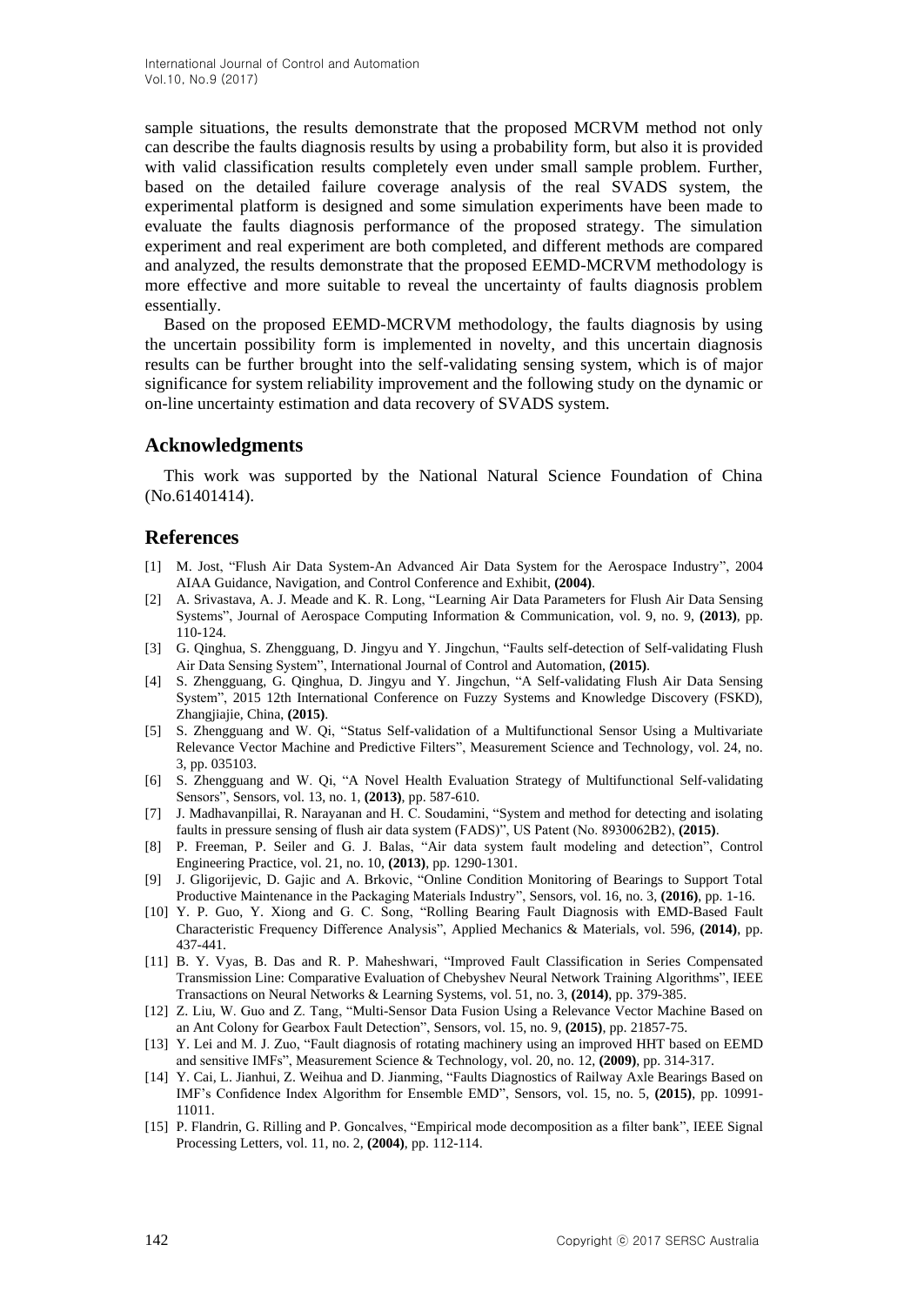- [16] Z. Wu and N. E. Huang, "A study of the characteristics of white noise using the empirical mode decomposition method", Proceedings of the Royal Society A Mathematical Physical & Engineering Sciences, vol. 460, no. 2046, **(2004)**, pp. 1597-1611.
- [17] M. E. Tipping, "The Relevance Vector Machine", Advances in Neural Information Processing System, vol. 12, no. 1, **(2001)**, pp. 652-658.
- [18] Y. Lei, Z. Liu and X. Wu, "Health condition identification of multi-stage planetary gearboxes using a mRVM-based method", Mechanical Systems & Signal Processing, vol. 60, no. 1, **(2015)**, pp. 289–300.
- [19] I. Psorakis, T. Damoulas and M. A. Girolami, "Multiclass relevance vector machines: sparsity and accuracy", IEEE Transactions on Neural Networks, vol. 21, no. 10, **(2010)**, pp. 1588-98.